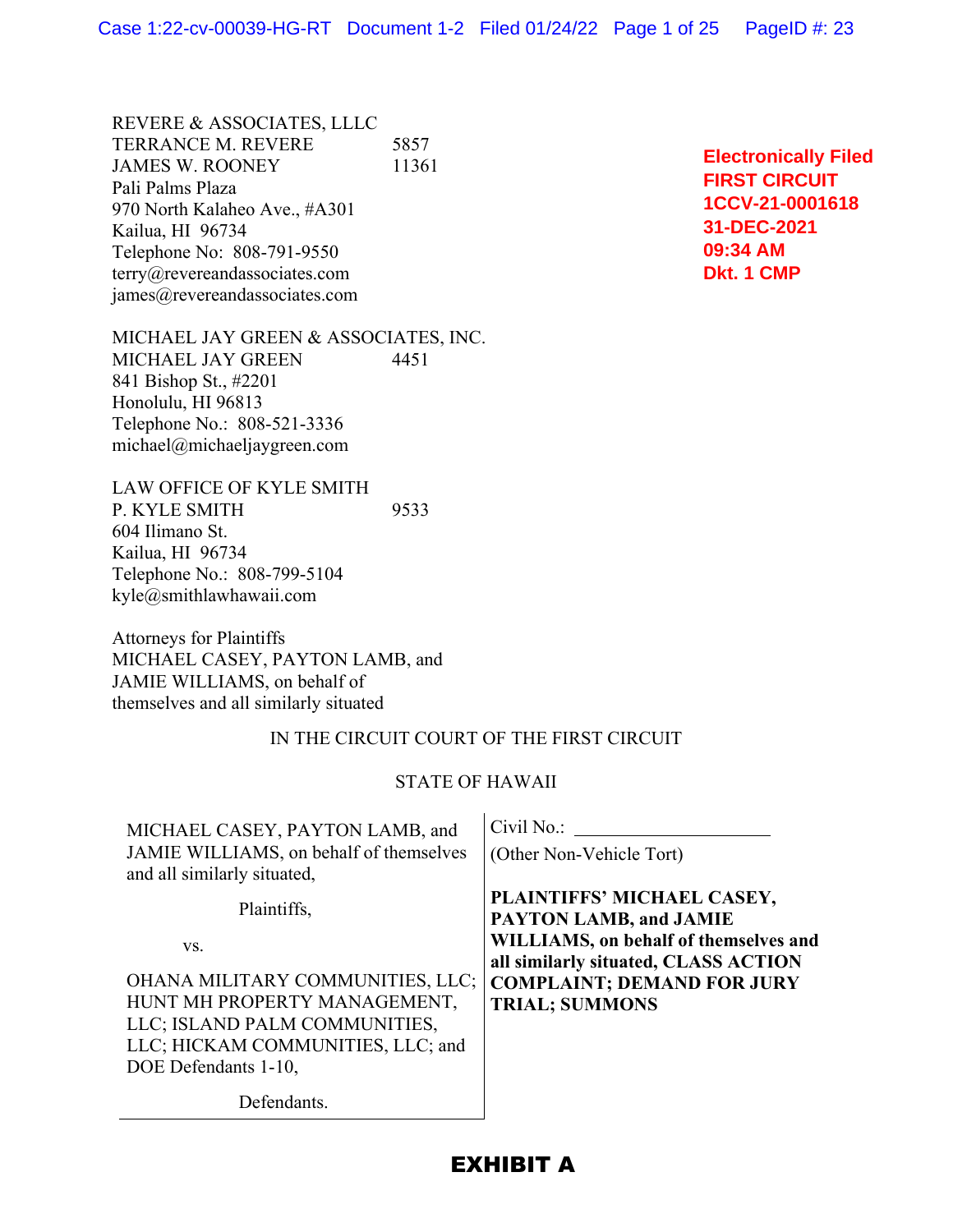## **PLAINTIFFS' MICHAEL CASEY, PAYTON LAMB and JAMIE WILLIAMS, on behalf of themselves and all similarly situated, CLASS ACTION COMPLAINT**

 PLAINTIFFS MICHAEL CASEY, PAYTON LAMB and JAMIE WILLIAMS, on behalf of themselves and all similarly situated, allege the following class action against Defendants OHANA MILITARY COMMUNITIES, LLC; HUNT MH PROPERTY MANAGEMENT, LLC; ISLAND PALM COMMUNITIES, LLC; HICKAM COMMUNITIES, LLC; and DOE Defendants 110 (collectively, "Landlords")

### **JURISDICTION AND VENUE**

1. This Court has jurisdiction and venue over the above Defendants under Hawaii Revised Statutes § 634-35, because the causes of action arise as the result of Defendants' business transactions within this state, Defendants' commission of alleged tortious acts and injuries within this state, and the Defendants' and Plaintiffs' use and possession of real property within this state. Defendants are subject to the jurisdiction of this Court because they reside and conduct business in this Circuit.

2. Further, this Court has jurisdiction and venue under the terms of Defendants' lease agreements with Plaintiffs, which agree that Lease and contractual relationship between the parties will be construed exclusively in accordance with, and shall be exclusively governed by the substantive laws of the State of Hawaii, including but not limited to Hawaii State Revised Statutes, chapter 521, and the common law interpreting those statutes.

3. This Court has subject matter jurisdiction over this action under Hawai`i Revised Statute § 603-21.5.

4. Venue is proper before this Court under Hawai`i Revised Statute § 603-36.

### **PARTIES**

5. Plaintiffs are tenants who have leased residential housing within the City and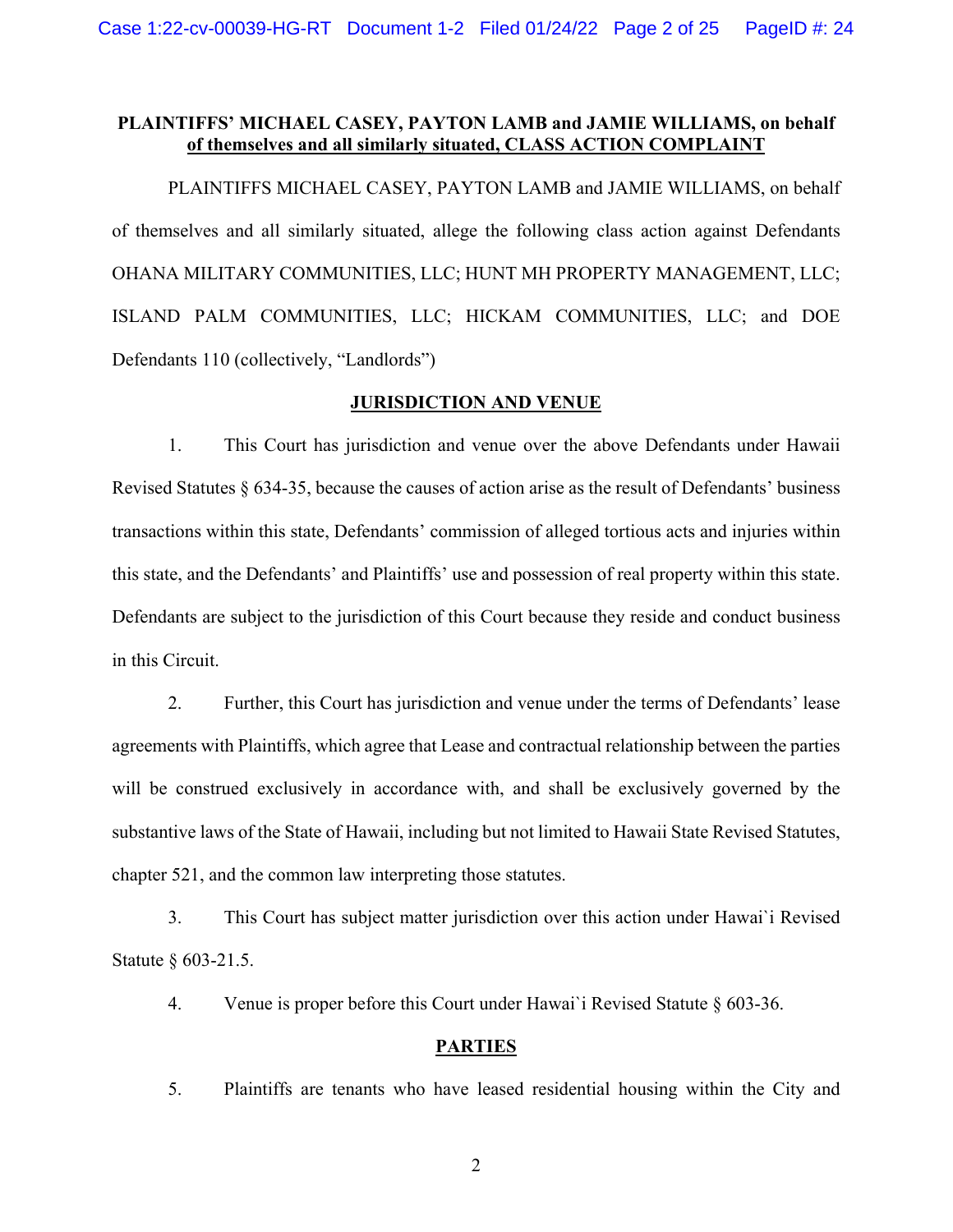County of Honolulu from Defendants and have been forcibly evicted from their homes due to contaminated drinking water caused by fuel leaks associated with the Red Hill Bulk Fuel Storage Facility ("Red Hill") maintained by the United States Department of the Navy.

- 6. Plaintiffs are collectively referred to herein as "Tenants."
- 7. Defendants are landlords and/or property managers who include:
	- a. Defendant Ohana Military Communities, LCC ("Ohana") is and has been at all relevant times a Hawaii corporation, having its principal place of business in the City and County of Honolulu, State of Hawaii.
	- b. Defendant Hunt MH Property Management, LLC ("Hunt") acts as Ohana's agent for the lease of residential housing to tenants during all relevant times and is authorized to manage residential housing on Ohana's behalf under the terms of Ohana's leases.
	- c. Defendant Hickam Communities, LLC, is and has been at all relevant times a Hawaii corporation, having its principal place of business in the City and County of Honolulu, State of Hawaii.
	- d. Defendant Island Palm Communities, LLC, is and has been at all relevant times a Hawaii corporation, having its principal place of business in the City and County of Honolulu, State of Hawaii.
- 8. Defendants are collectively referred to herein as "Landlords."

9. Plaintiffs allege that Defendants and their respective property managers are joint tortfeasors, co-conspirators, alter egos, agents of the other, co-venturers, and engaged in the jointenterprise of marketing and sales of residential leases, sales of renter's insurance policies,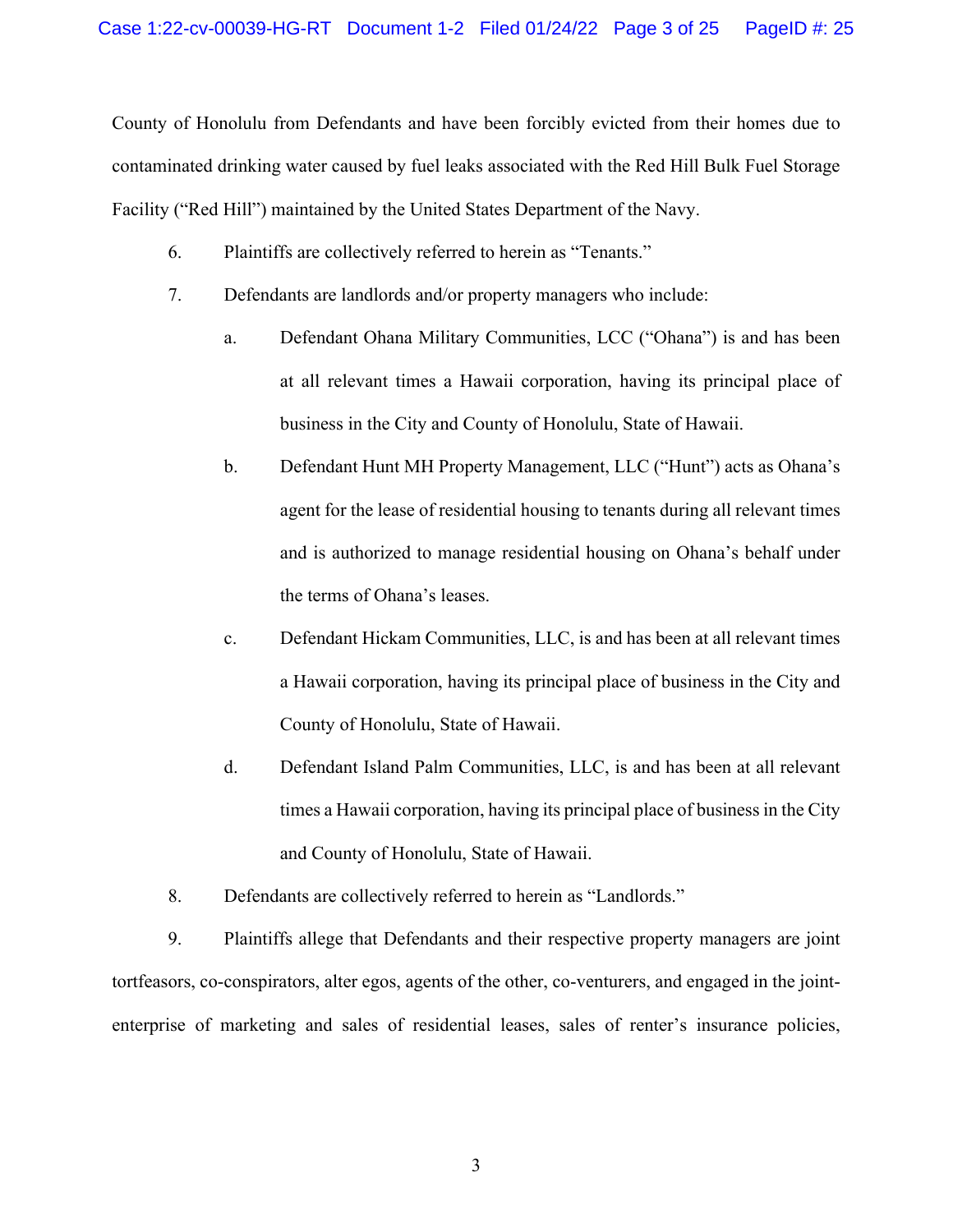providing property management and maintenance services, as well as the conduct and acts alleged herein.

10. Plaintiffs have reviewed records that were made available to them to ascertain the true and full names and identities of all defendants in this action, but no further knowledge or information regarding the parties responsible is available at this time and Plaintiffs are unable to ascertain the identity of the defendants in this action designated as DOE DEFENDANTS 110 ("Doe Defendants"). Doe Defendants are sued herein under fictitious names for the reason that their true names and identities are unknown to Plaintiffs except that they may be connected in some manner with Defendants and may be agents, attorneys, servants, employees, employers, representatives, co-venturers, coconspirators, associates, or independent contractors of Defendants and/or were in some manner responsible for the injuries or damages to Plaintiff and their true names, identities, capacities, activities and responsibilities are presently unknown to Plaintiff or their attorneys.

#### **FACTUAL ALLEGATIONS**

11. Defendant Landlords manage and lease residential housing within communities located within the City and County of Honolulu under agreements with the United States Department of the Navy ("Navy").

12. Defendant Landlords, by and through their agents, provide services to tenants related to the marketing, sale, and management of residential leases in these communities.

13. The services provided by Defendant Landlords include the provision of potable water through the Joint Base Pearl Harbor-Hickam Water System, which is maintained by United States Navy.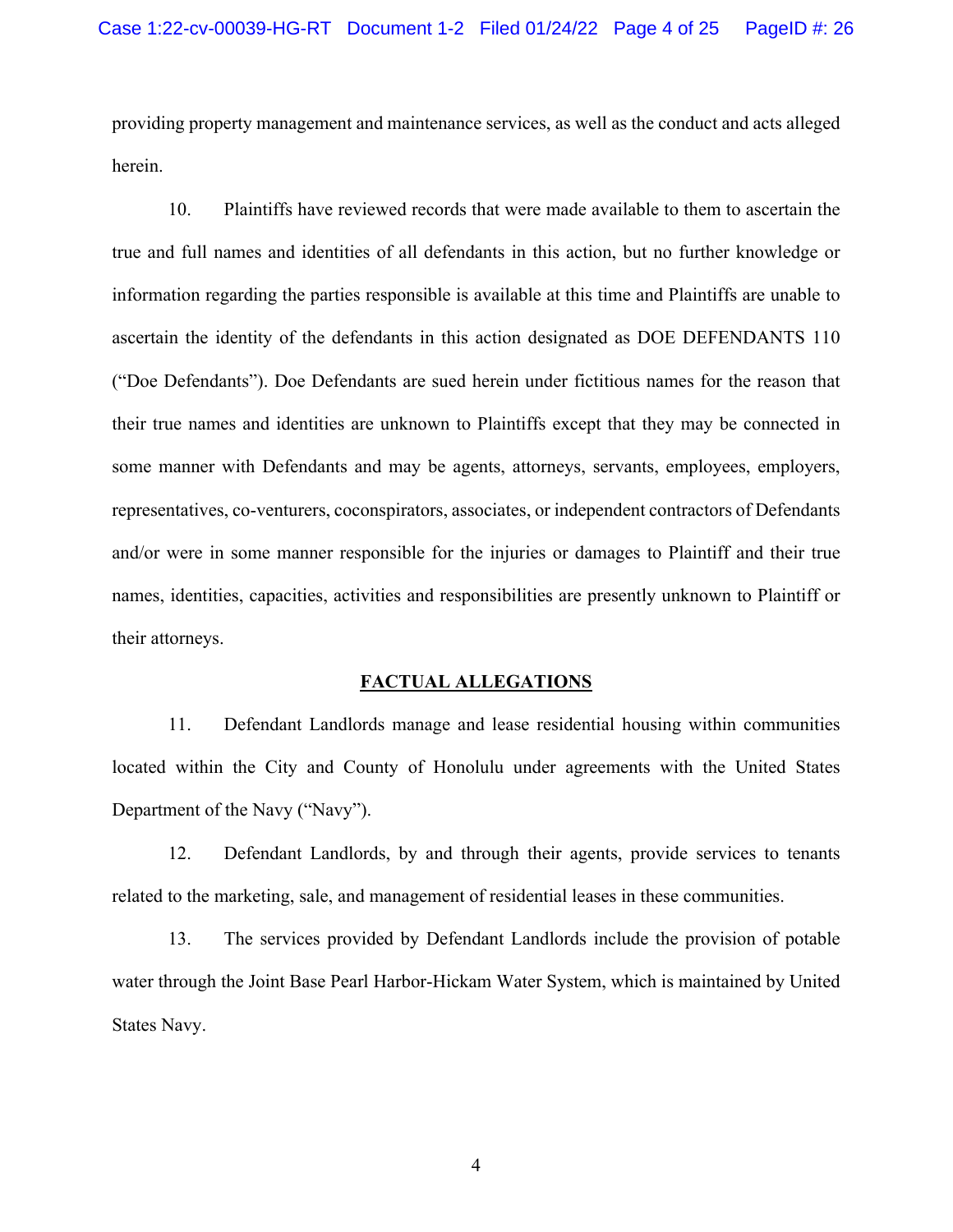14. Upon information and belief, Defendant Landlords have entered thousands of leases with tenants for the lease of residential housing including the provision of potable water.

15. Under the terms of their leases, tenants agree to pay rent in exchange for the services provided by Defendant Landlords including the provision of potable water and safe and habitable housing in compliance with all state and local laws for health and safety.

16. The water supply for residential housing leased to Plaintiffs, however, has not been sufficiently protected from the risk of fuel contamination associated with repeated leaks of petroleum fuel from the United States Department of the Navy's Red Hill Bulk Fuel Storage Facility ("Red Hill").

17. Red Hill is an underground storage tank ("UST") system on the Island of Oahu in the State of Hawaii, approximately 2.5 miles northeast of Pearl Harbor, and consists of twenty USTs as well as pipelines and other infrastructure associated with the storage and distribution of marine diesel and jet fuel.

18. Red Hill sits directly above Oahu's sole-source groundwater aquifer, the Southern Oahu Basal Aquifer, which is irreplaceable and the principal source of drinking water for Oahu supplying ~77% of the water supply for the island including water for the Joint Base Pearl Harbor-Hickam Water System.

19. Red Hill is estimated to have leaked more than 178,434 gallons of fuel since its inception and presents an undisputed risk to the aquifer that furnishes potable water to the communities leased by Defendant Landlords.

20. Defendant Landlords possess knowledge of the risk of water contamination from Red Hill by and through their relationships with the Navy and sale of water from the Joint Base Pearl Harbor-Hickam Water system.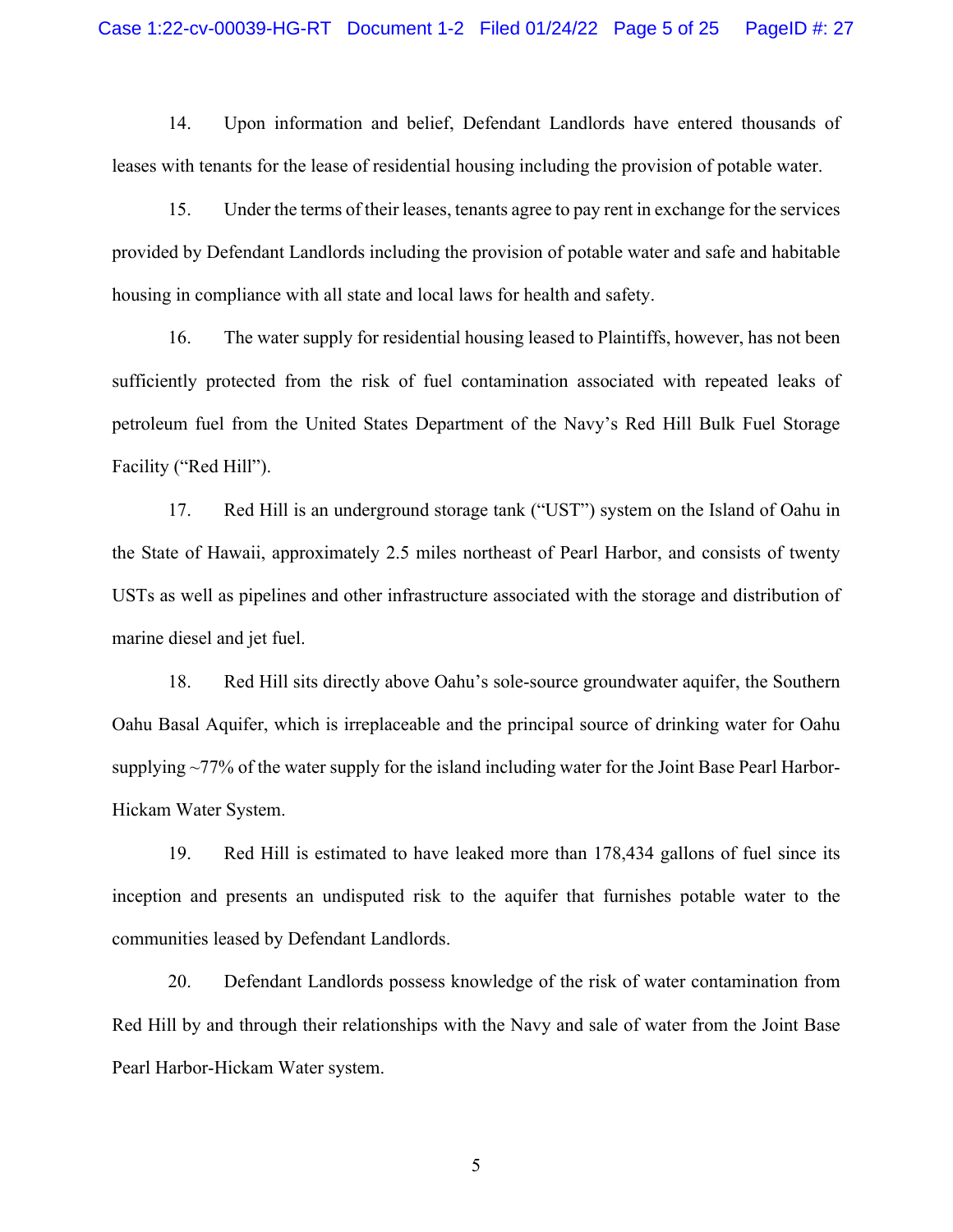21. Recently, in November 2021, fuel leaks from the Red Hill facility resulted in contamination of drinking water supplied to Plaintiffs' communities and forcing the unreasonable eviction of thousands of Plaintiff Tenants without cause.

22. Plaintiff Tenants seek to represent a class of all similarly situated tenants forcibly evicted by Defendant Landlords' failure to provide clean, safe, and healthy water and pursue this action to recover all economic damages guaranteed by Hawaii law and statute including but not limited to the repayment of rent.

#### **CLASS ACTION ALLEGATIONS**

23. Plaintiffs bring this action under the provisions of Rule 23(a) and Rule 23(b) of the Hawaii Rules of Civil Procedure ("HRCP"). The requirements of both sections are satisfied.

24. The class is so numerous that joinder of all members is impracticable, as required by HRCP Rule 23(a)(1). Upon information and belief, more than 2000 tenants have been forcibly evicted by Defendants.

25. There are questions of law or fact common to the class as required by HRCP Rule 23(a)(2), which include but are not limited to: a) whether Plaintiffs have been forcibly evicted by due to the provision of contaminated and unpotable water by Defendants in violation of their leases and HRS §521; and whether Defendants' wrongful eviction of Plaintiffs constitutes an unfair or deceptive trade practice that has been substantially injurious to Plaintiffs under HRS §480.

26. The proposed class representatives have claims typical of the class as required by HRCP Rule 23(a)(3). These typical claims and the underlying facts are described below.

27. Plaintiffs will fairly and adequately protect the interests of the class, as required by HRCP Rule 23(a)(4). Neither Plaintiffs nor their counsel have interests antagonistic to those of the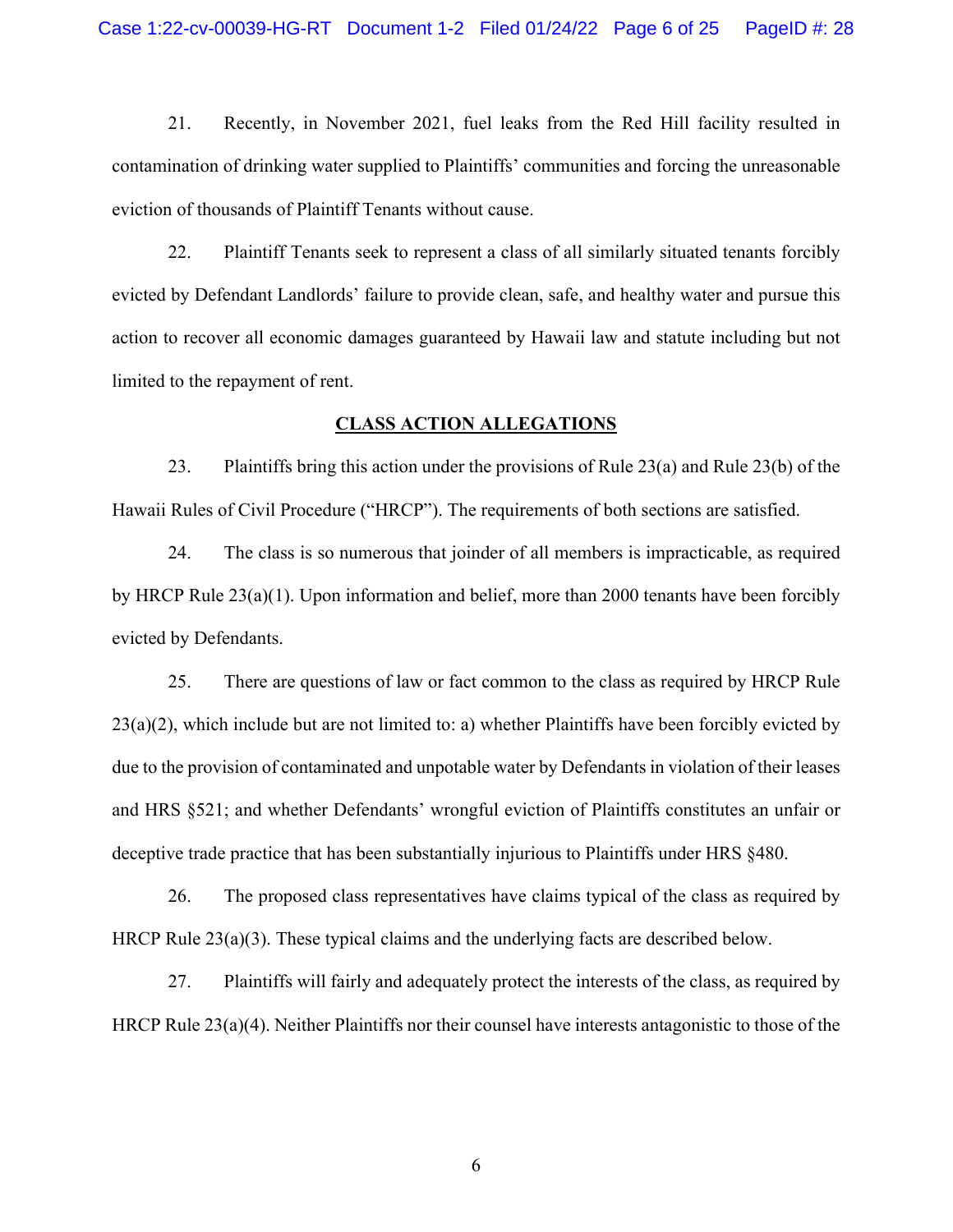proposed class. Moreover, Plaintiffs' attorneys are competent and experienced in litigation matters and have resolved multiple class actions within both federal and state courts of Hawaii.

28. A class action is proper under HRCP Rule 23(b) as Defendants have acted or refused to act on grounds generally applicable to the class, which has included the forcible eviction of Plaintiffs from their homes due to their failure to provide potable water. The prosecution of separate actions by individual class members would create a risk of inconsistent or varying adjudications with respect to individual members of the class and could establish incompatible standards of conduct for the party opposing the class as required by HRCP Rule  $23(b)(1)(A)$ , and/or risk of adjudications with respect to individual members of the class that would as a practical matter be dispositive of the interest of the other members not parties to the adjudications, or substantially impair or impede their ability to protect their interests as required by HRCP Rule  $23(b)(1)(B)$ . Further, questions of law and fact common to the members of the class predominate over any questions affecting only individual members and a class action is superior to any other methods for the fair and efficient adjudication of the controversy, as required by HRCP Rule  $23(b)(3)$ .

#### **CAUSES OF ACTION**

## **FIRST CLAIM FOR RELIEF (Breach of Contract)**

29. Plaintiffs repeat and incorporate all factual allegations stated within their Complaint.

30. Valid contracts have been entered between Plaintiffs and Defendants for the lease of residential housing.

> a. Under the terms of their lease contracts, Plaintiffs agreed to pay rent in exchange for safe, clean, and habitable residential housing for themselves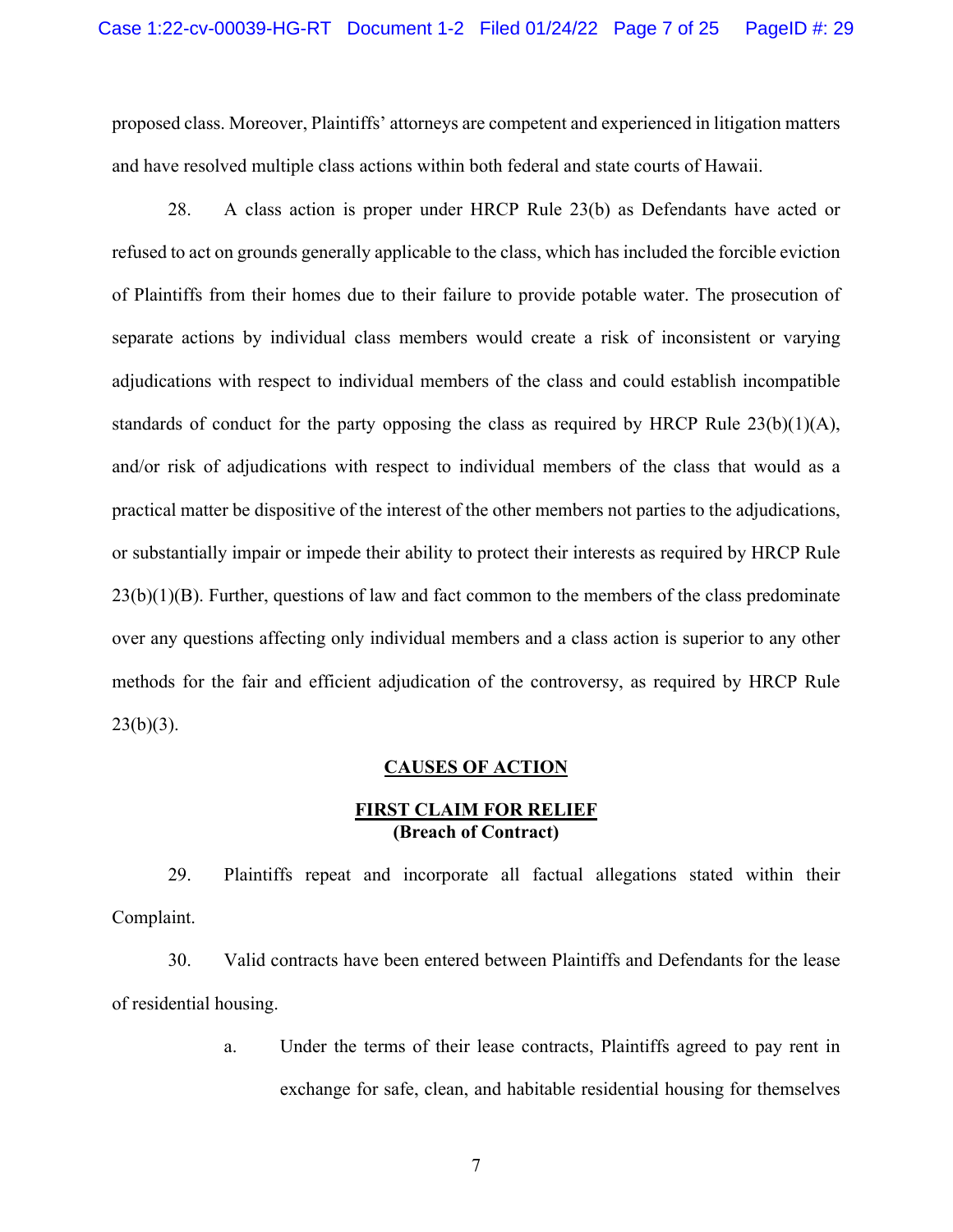and their families, which includes the provision of clean, safe, and healthy potable water.

b. Under the terms of their lease contracts, the parties agreed that their lease obligations and responsibilities would be construed under the substantive laws of the State of Hawaii, including, but not limited to, Hawaii Revised Statutes Chapter 521 and the common law interpreting those statutes.

31. Under the terms of their leases and Hawaii law, Defendants have a duty of good faith and fair dealing and a duty to maintain fit premises.

32. Notwithstanding their contractual duties, Defendants have breached their lease agreements with Plaintiffs. Specifically, Defendants have failed to maintain and provide safe and habitable housing by failing to provide safe, clean, and healthy drinking water to Plaintiffs.

33. Due to Defendants' breaches of contract, it has been necessary for Plaintiffs to incur expenses and other special damages in an amount to be proven at trial.

34. Because of Defendants' conduct, Plaintiffs have sustained harm, expenses and other damages in an amount to be proven at trial, which include, but are not limited to:

> a. Overpayment for rent for services for Defendants' failure to provide the safe and healthy home and community represented by Defendants;

b. Loss of use and enjoyment in their homes and community;

35. Under the terms of their lease, Plaintiffs are entitled as the prevailing party to reasonable attorneys' fees and costs required to pursue this action.

36. As a proximate and legal result of Defendants' breaches of contract, Plaintiffs have been compelled to resort to litigation and therefore request an award of all consequential damages,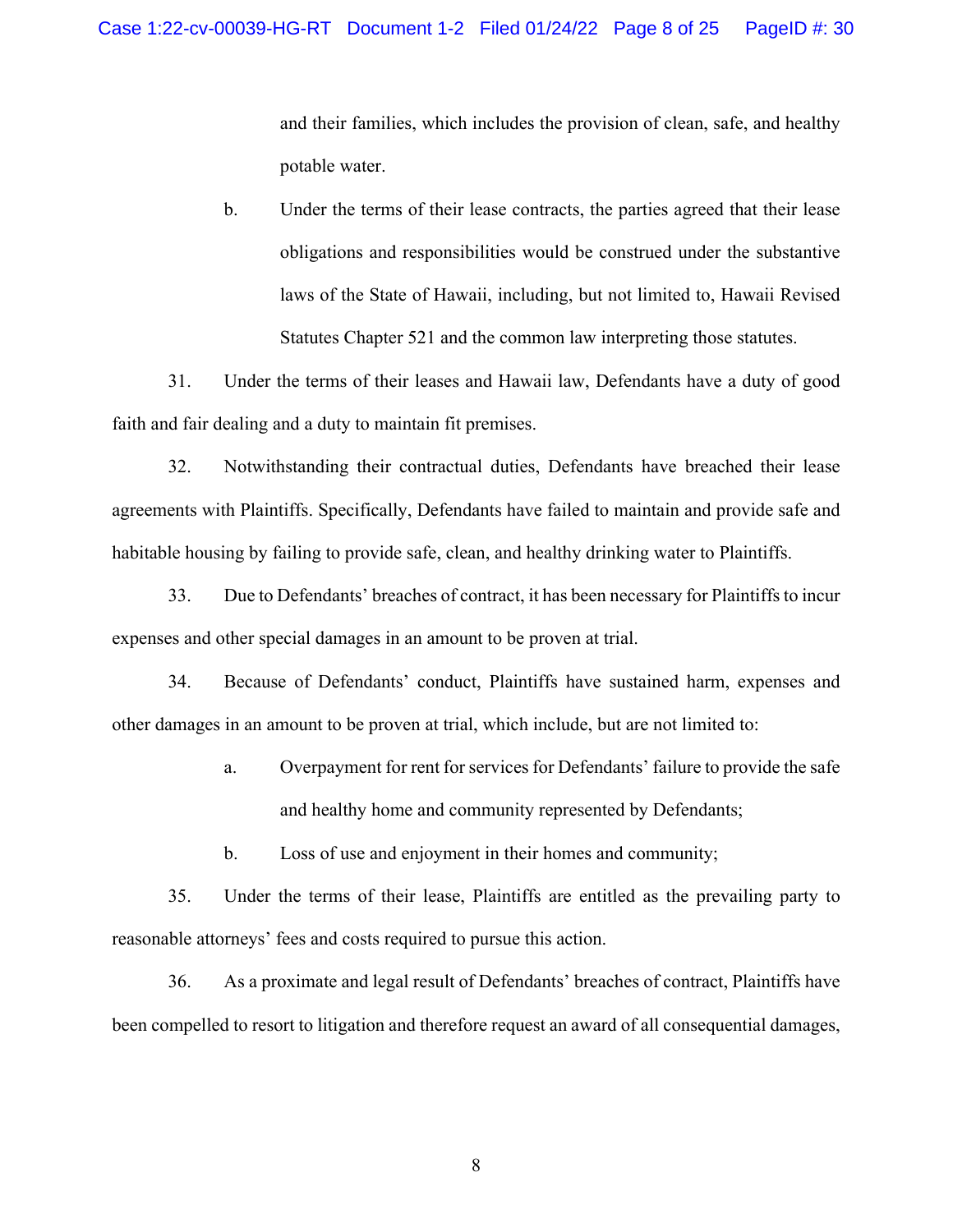including, but not limited to, attorneys' fees and costs incurred in such litigation, in amounts to be proven at time of trial.

### **SECOND CLAIM FOR RELIEF (Breach of Implied Warranty of Habitability)**

37. Plaintiffs repeat and incorporate all factual allegations stated within their Complaint.

38. Defendants owe a duty to Plaintiffs to provide safe and healthy residential housing, which includes the provision of clean, safe potable water for the purpose of drinking, cleaning, and bathing.

39. Under the terms of their lease contracts, Plaintiffs agreed to pay rent in exchange for safe and healthy residential housing, which includes the provision of clean, safe potable water for the purpose of drinking, cleaning, and bathing.

40. Defendants breached their duty to provide safe and healthy residential housing.

41. As explained above, Defendants failed to warn Plaintiffs of the existence, nature and extent of risks of Red Hill fuel leaks to Plaintiffs and thereafter allowed Plaintiffs and their families to be exposed to adverse health risks and other adverse health outcomes without their knowledge and against their will by the provision of contaminated water.

42. Specifically, Defendants failed to disclose risks associated with water contamination and failed to provide clean, safe, and healthy potable water rendering Plaintiffs' communities uninhabitable.

43. Because of Defendants' conduct, Plaintiffs have sustained harm, expenses and other damages in an amount to be proven at trial, which include, but are not limited to:

> a. Overpayment for rent for services for Defendants' failure to provide the safe and healthy home and community represented by Defendants;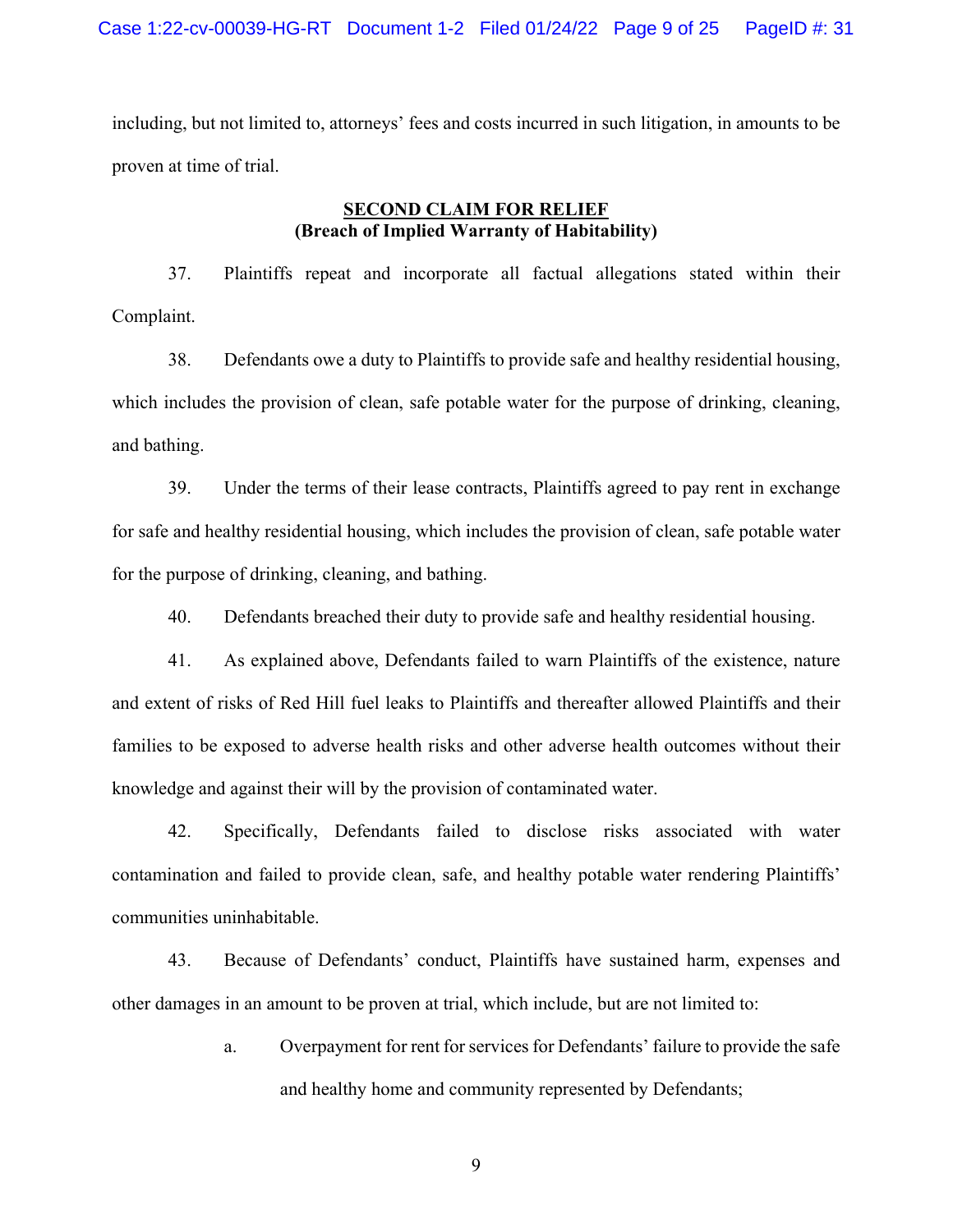b. Loss of use and enjoyment in their homes and community;

44. As a proximate and legal result of Defendants' conduct, Plaintiffs have been compelled to resort to litigation and therefore request an award of all consequential damages, including, but not limited to, attorneys' fees and costs incurred in such litigation, in amounts to be proven at time of trial.

## **THIRD CLAIM FOR RELIEF (Violation of Hawaii Revised Statute Chapter 521 – Landlord Tenant Code)**

45. Plaintiffs repeat and incorporate all factual allegations stated within their Complaint.

46. Hawaii Revised Statute §521-10 imposes upon landlords an obligation of good faith in the performance of their obligations under the lease.

47. Hawaii Revised Statute §521-42(a)(1) obligates Defendants to supply housing that complies with all applicable building and housing laws materially affecting health and safety.

48. Despite their obligation to provide healthy and safe housing to tenants,1 Defendants negligently, reckless, or knowingly exposed Plaintiffs and their families to contaminated water without their knowledge and against their will.

49. As described above, despite their obligation to act in good faith, Defendants failed to disclose and failed to protect Plaintiffs and their families from contaminated drinking water within their communities.

50. Further, Plaintiffs have been evicted from their homes without cause due to contaminated drinking water.

<sup>&</sup>lt;sup>1</sup> See Hawaii Landlord Tenant Code Handbook, Landlord Obligations, at 15 ("Provide safe and healthy premises as required by law. Section  $42(a)(1)$  and  $(2)$ ").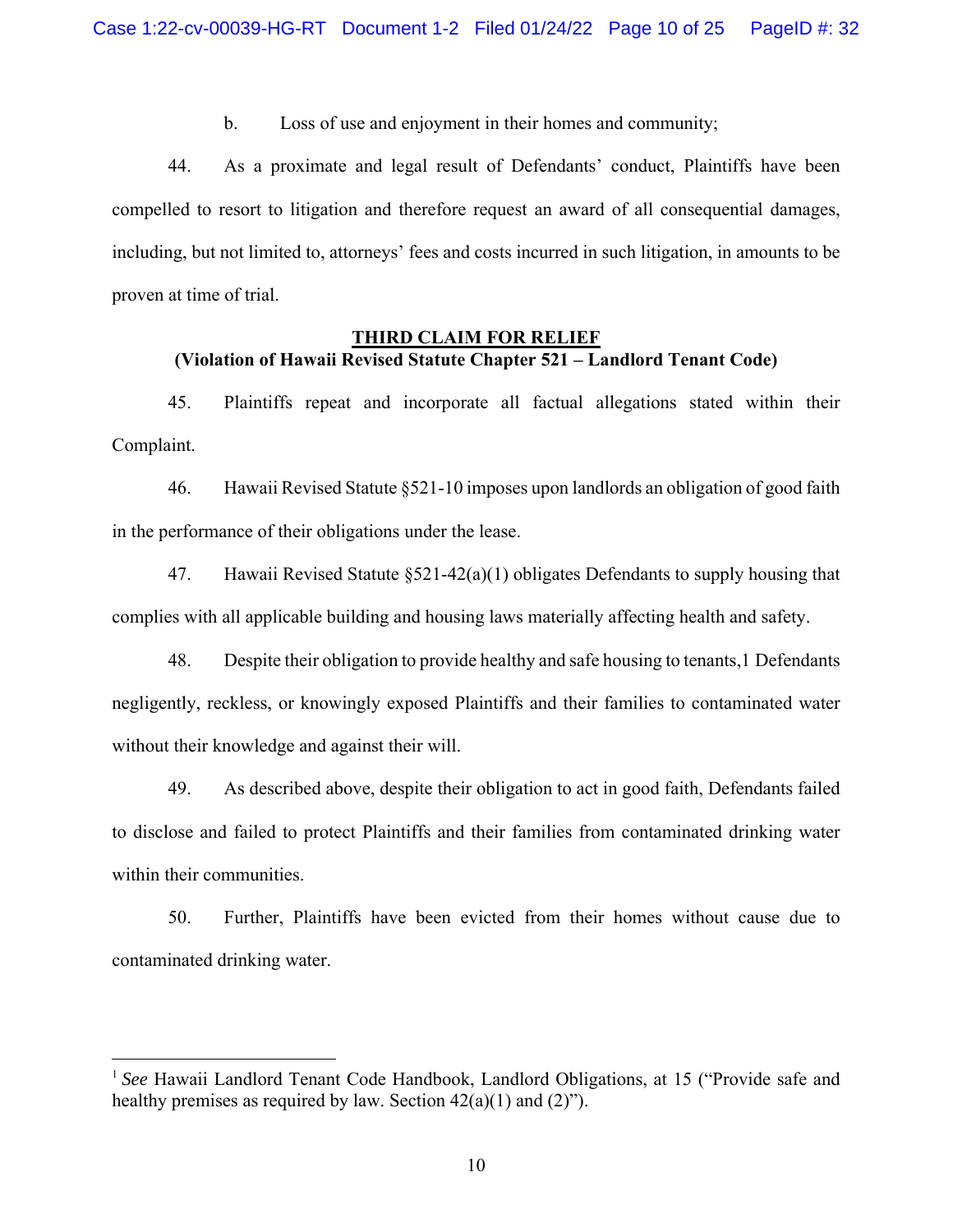51. Defendants have therefore violated the Hawaii Landlord Tenant Code and Plaintiffs are entitled to all rights and remedies afforded tenants under Chapter 521, which includes their reasonable attorneys' fees and costs and the payment of rent to Plaintiffs.

52. Because of Defendants' violation of Chapter 521 of the Hawaii Revised Statutes, Plaintiffs have sustained harm, expenses and other damages in an amount to be proven at trial, which include, but are not limited to:

- a. Overpayment for rent for services for Defendants' failure to provide the safe and healthy home and community represented by Defendants;
- b. Loss of use and enjoyment in their homes and community;

53. As a proximate and legal result of Defendants' conduct, Plaintiffs have been compelled to resort to litigation and therefore request an award of all consequential damages, including, but not limited to, attorneys' fees and costs incurred in such litigation, in amounts to be proven at time of trial.

### **FOURTH CLAIM FOR RELIEF (Unfair & Deceptive Trade Practices/Unfair Methods of Competition)**

54. Plaintiffs repeat and incorporate all factual allegations stated within their Complaint.

- 55. Hawaii Revised Statutes § 480-2(a) provides, in relevant part: "[U]nfair or deceptive acts or practices in the conduct of any trade or commerce are unlawful."<sup>2</sup>
	- a. The sale of residential leases and services by Defendants constitute "any trade or commerce" within the meaning of Hawaii Revised Statutes chapter 480.

<sup>2</sup> HAW. REV. STAT. §480-2.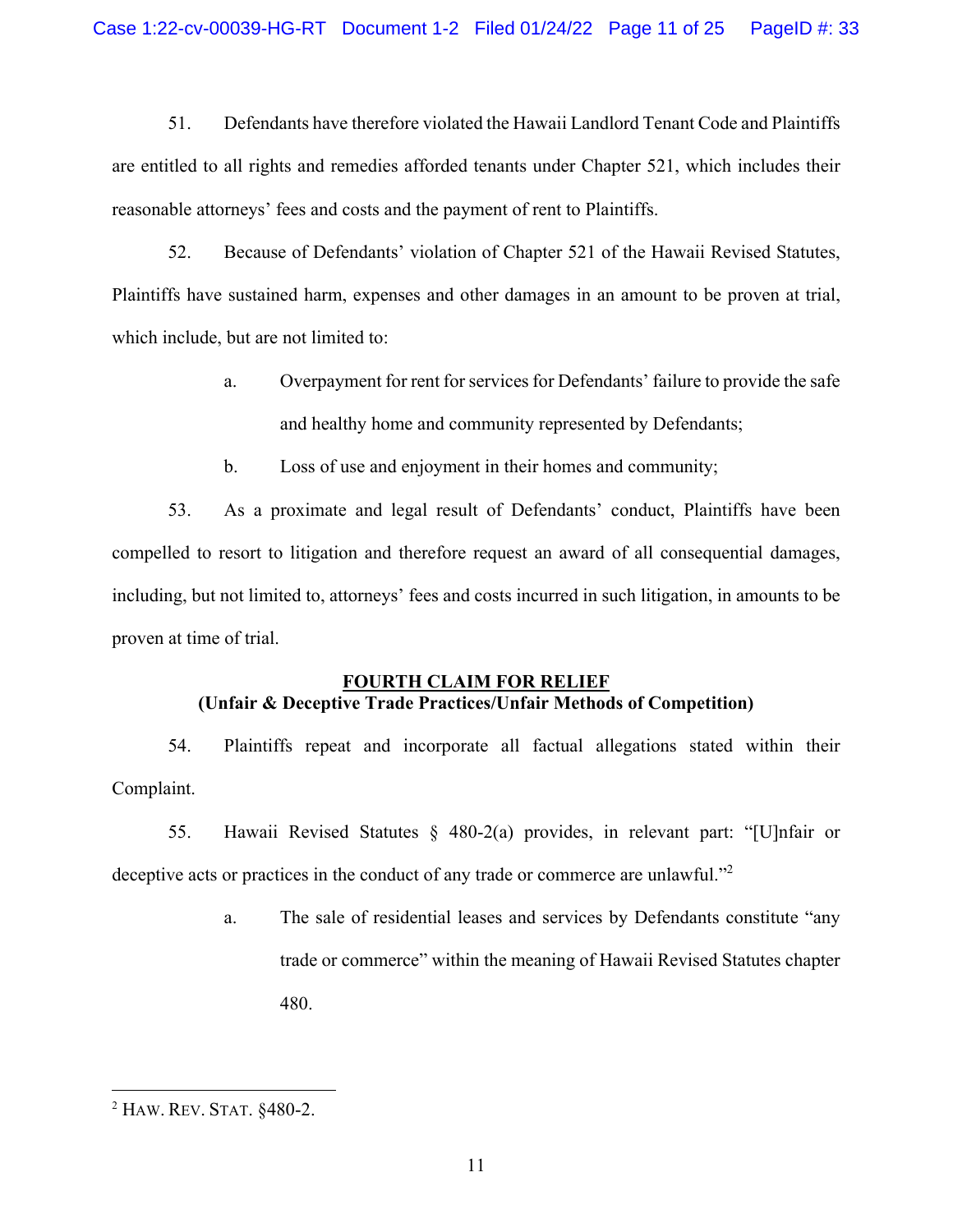56. Plaintiffs are "consumers" under Hawaii Revised Statute 480-1 who have purchased goods or services or who have personally invested their resources to lease residential housing from Defendants.<sup>3</sup>

- a. Hawaii Revised Statutes § 480-1 clarifies that the term "purchase" or "buy" includes "contract to buy", "lease", "contract to lease", "license" and "contract to license".4
- b. The purchase of leases from licensed real estate agents falls within conduct regulated by Hawaii Revised Statutes Chapter 480.
- c. Further, the provision of potable water in association with the provision of residential housing is a service purchased by Plaintiffs from Defendants.

57. Defendants' failure to warn and sale of contaminated drinking water as part of leases sold to Plaintiffs constitutes an unfair or deceptive act and practice in the conduct of trade and commerce that has the tendency to mislead and is substantially injurious to Plaintiffs.

58. Defendants' failure to disclose the risks associated with its water supply and sale of contaminated water also constitutes unfair competition that has injured Plaintiffs' property.

59. Because of Defendants' conduct, Plaintiffs have incurred expenses and other special damages in an amount to be proven at trial, which include, but are not limited to:

- a. Overpayment for rent for services for Defendants' failure to provide the safe and healthy home and community represented by Defendants;
- b. Loss of use and enjoyment in their homes and community;

<sup>3</sup> HAW. REV. STAT. § 480-1.

<sup>4</sup> *Id.*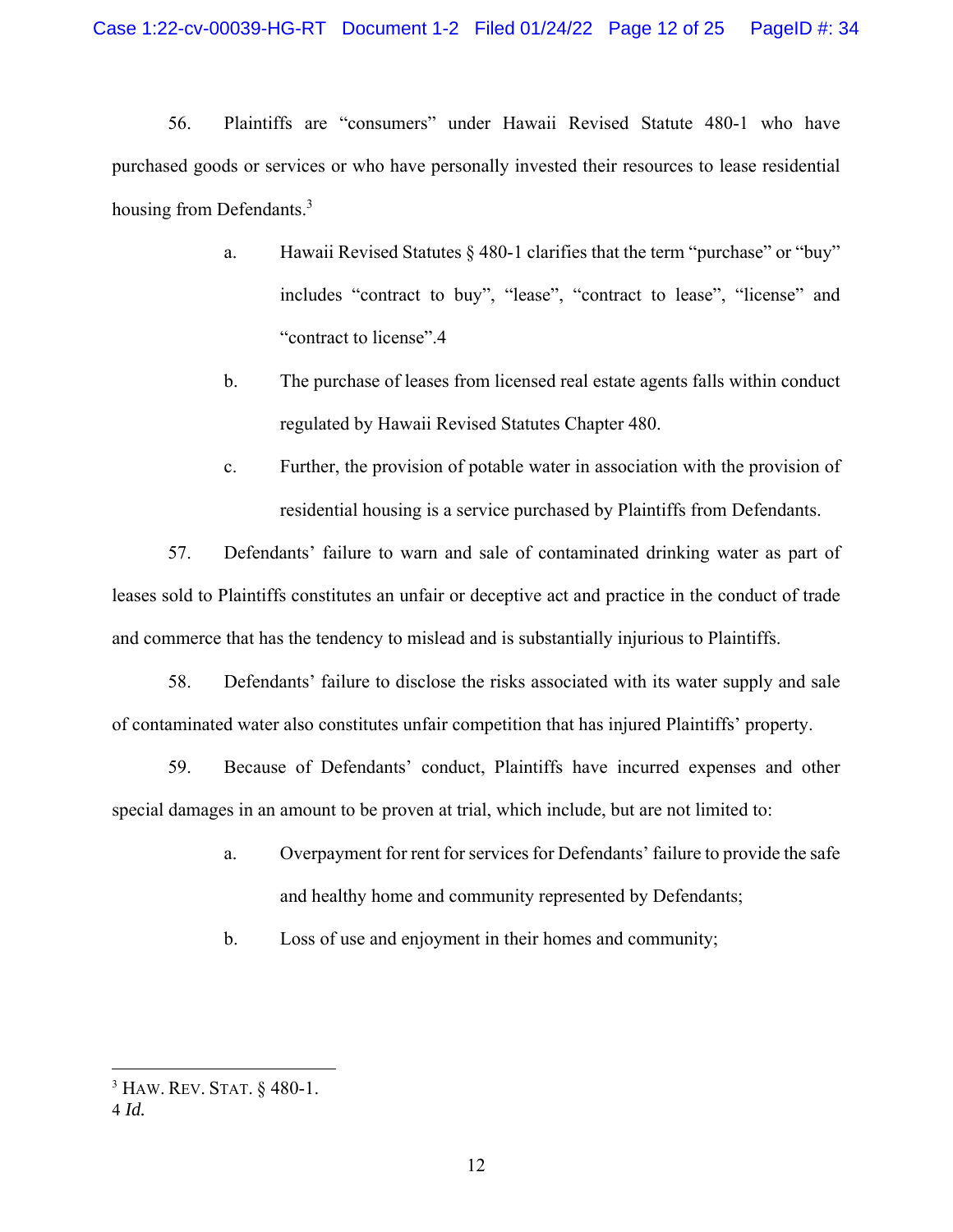60. As a proximate and legal result of Defendants' conduct, Plaintiffs have been compelled to resort to litigation and therefore request an award of all consequential damages, including, but not limited to, attorneys' fees and costs incurred in such litigation, in amounts to be proven at time of trial.

## **FIFTH CLAIM FOR RELIEF (Nuisance)**

61. Plaintiffs repeat and incorporate all factual allegations stated within their Complaint.

62. During the relevant time period, Defendants allowed the release of contaminated water into Plaintiffs leased residences, which interfered with Plaintiffs' ability to use and enjoy their homes and resulted in harm, inconvenience, and unlawfully annoyed and disturbed Plaintiffs' free use, possession, and enjoyment of their property.

63. Defendants are liable for damages that are the legal and proximate result of the nuisance created by their conduct.

64. Because of Defendants' conduct, Plaintiffs have incurred expenses and other special damages in an amount to be proven at trial, which include, but are not limited to:

- a. Overpayment for rent for services for Defendants' failure to provide the safe and healthy home and community represented by Defendants;
- b. Loss of use and enjoyment in their homes and community;

65. As a proximate and legal result of Defendants' conduct, Plaintiffs have been compelled to resort to litigation and therefore request an award of all consequential damages, including, but not limited to, attorneys' fees and costs incurred in such litigation, in amounts to be proven at time of trial.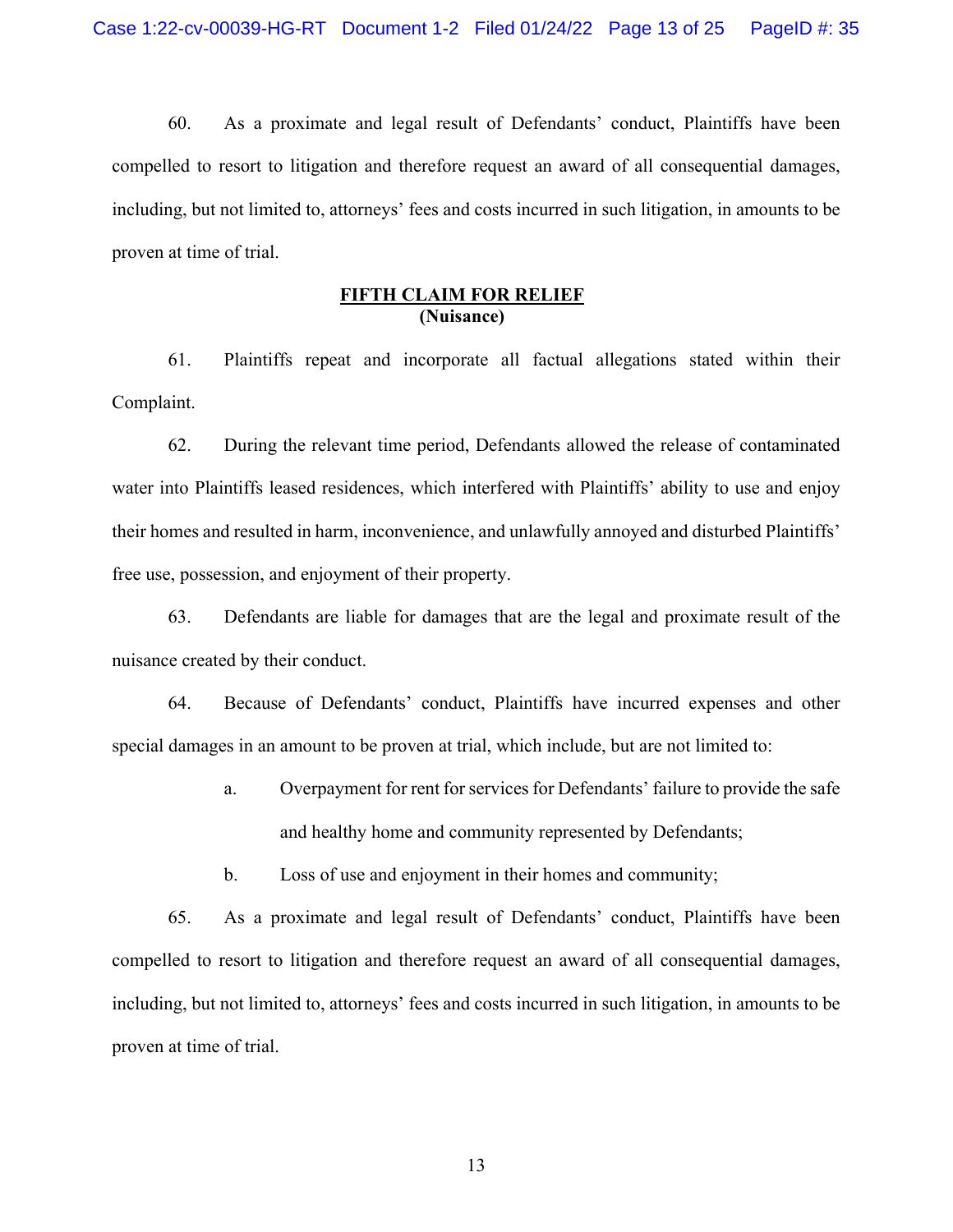### **SIXTH CLAIM FOR RELIEF (Wrongful Eviction)**

66. Plaintiffs repeat and incorporate all factual allegations stated within their Complaint.

67. The above-described conduct constitutes wrongful eviction in violation of Hawaii law.

68. Because of Defendants' conduct, Plaintiffs have incurred expenses and other special damages in an amount to be proven at trial, which include, but are not limited to:

- a. Overpayment for rent for services for Defendants' failure to provide the safe and healthy home and community represented by Defendants;
- b. Loss of use and enjoyment in their homes and community;

69. As a proximate and legal result of Defendants' conduct, Plaintiffs have been compelled to resort to litigation and therefore request an award of all consequential damages, including, but not limited to, attorneys' fees and costs incurred in such litigation, in amounts to be proven at time of trial.

 WHEREFORE, Plaintiffs pray for judgment against Defendants and in favor of the Plaintiffs as follows:

- 1. General, special, treble, and consequential damages in an amount to be proven at trial;
- 2. Reasonable attorneys' fees and costs;
- 3. Disgorgement of profits due to Defendants' unjust enrichment;
- 4. Return of all rents and other remedies guaranteed by HRS §521.
- 5. Any prejudgment interest provided by statute;
- 6. Punitive damages for Defendants' wanton, reckless, and grossly negligent conduct;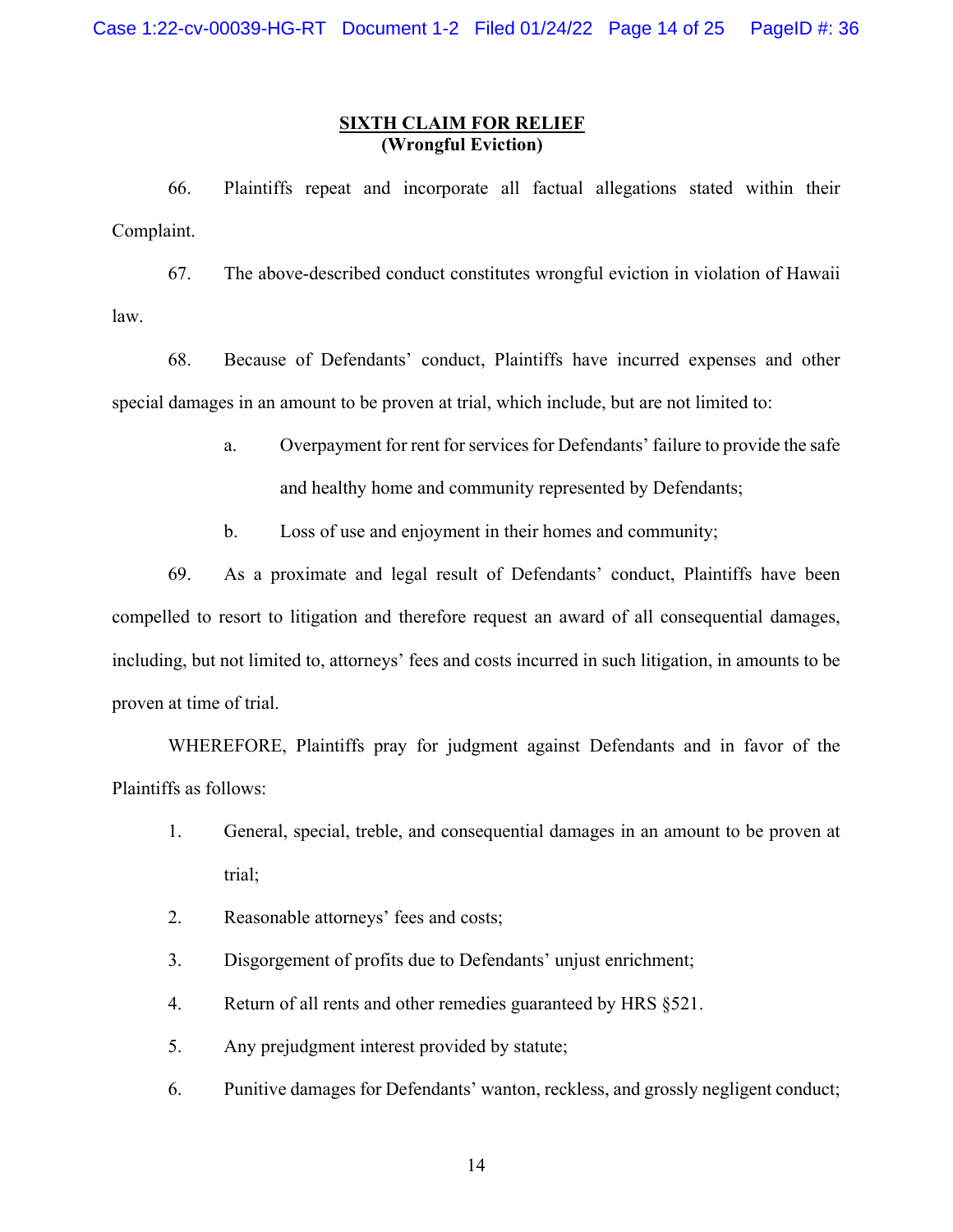- 7. All available injunctive relief including the right to rescission of leases under equity and statute;
- 8. For such other and further relief at law or equity as the Court may deem just and proper.

DATED: Kailua, Hawai'i, December 31, 2021.

/s/ Terrance M. Revere TERRANCE M. REVERE JAMES W. ROONEY MICHAEL JAY GREEN P. KYE SMITH Attorneys for Plaintiffs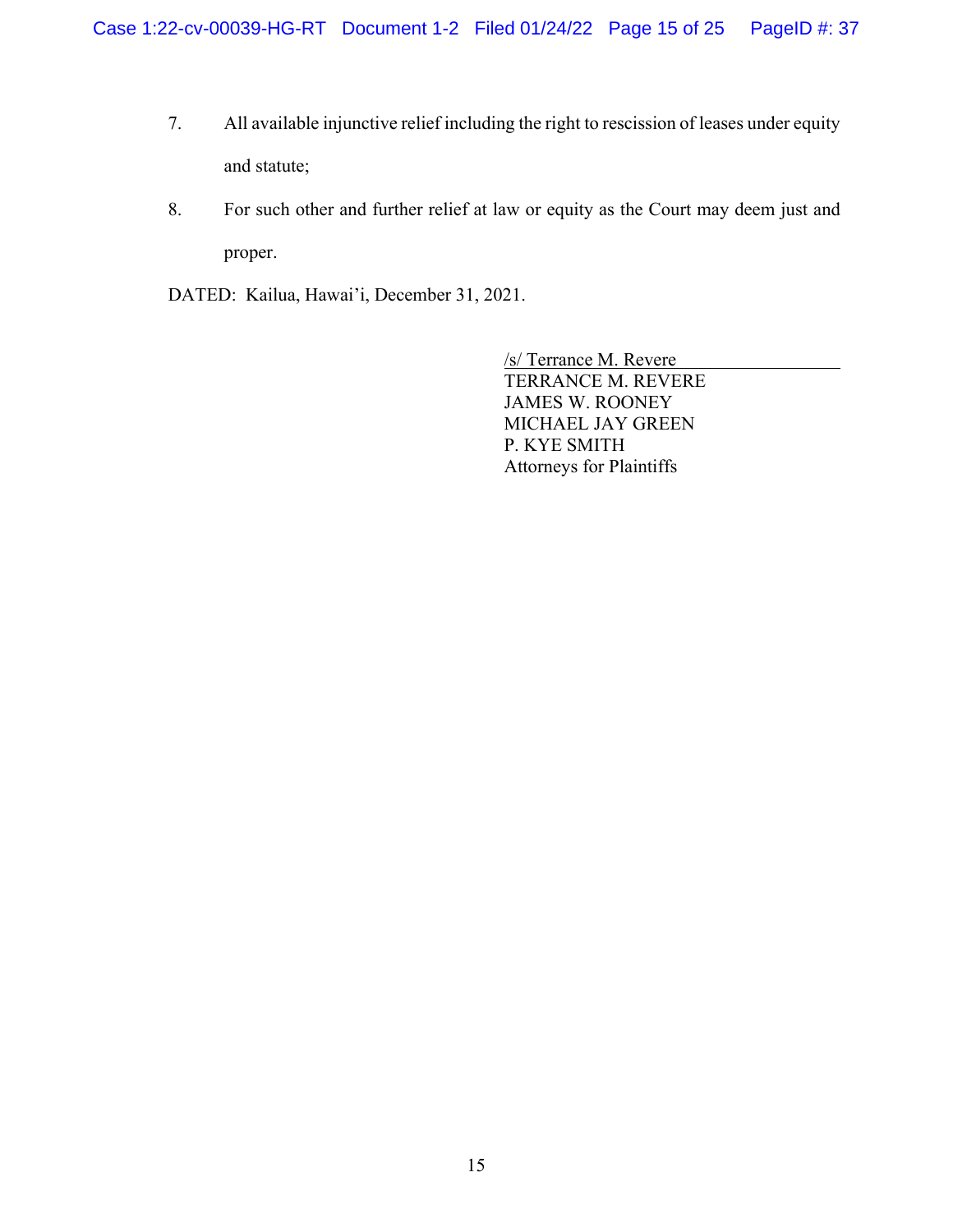| <b>STATE OF HAWAII</b>                                                                                                                                                               | <b>Electronically Filed</b><br><b>FIRST CIRCUIT</b>                          |                                            |  |
|--------------------------------------------------------------------------------------------------------------------------------------------------------------------------------------|------------------------------------------------------------------------------|--------------------------------------------|--|
| MICHAEL CASEY, PAYTON LAMB, and<br>JAMIE WILLIAMS, on behalf of themselves<br>and all similarly situated,<br>Plaintiffs,                                                             | Civil No.:<br>(Other Non-Vehicle Tort)<br><b>DEMAND FOR JURY TREAT 2 DJT</b> | 1CCV-21-0001618<br>31-DEC-2021<br>09:34 AM |  |
| VS.<br>OHANA MILITARY COMMUNITIES, LLC;<br>HUNT MH PROPERTY MANAGEMENT,<br>LLC; ISLAND PALM COMMUNITIES,<br>LLC; HICKAM COMMUNITIES, LLC; and<br>DOE Defendants 1-10,<br>Defendants. |                                                                              |                                            |  |

## IN THE CIRCUIT COURT OF THE FIRST CIRCUIT

## **DEMAND FOR JURY TRIAL**

Plaintiffs request a trial by jury on all issues triable of right by jury in this case. This

demand is made pursuant to Rule 38, Hawaii Rules of Civil Procedure.

DATED: Kailua, Hawai'i, December 31, 2021.

/s/ Terrance M. Revere TERRANCE M. REVERE JAMES W. ROONEY MICHAEL JAY GREEN P. KYE SMITH Attorneys for Plaintiffs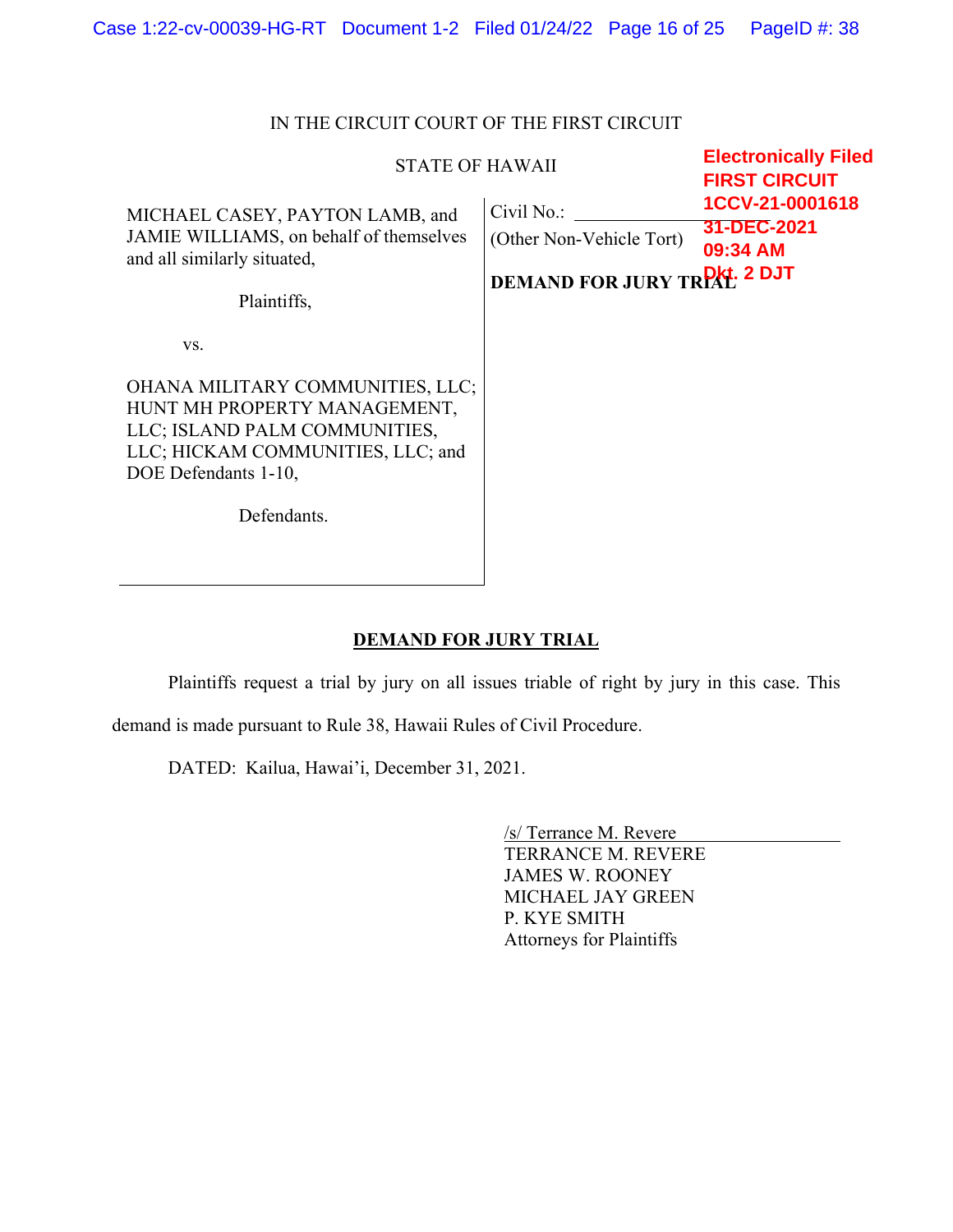l.

| <b>STATE OF HAWAI'I</b><br><b>CIRCUIT COURT OF THE</b><br><b>FIRST</b><br><b>CIRCUIT</b>                                                                                                                                                                                                                                                                                                                                                                                                                                                                                                                                                                                                                                                                                                                                                                                                                                                                                                    | <b>SUMMONS</b><br>TO ANSWER CIVIL COMPLAINT                                             |  |                            |                                                                                                                                          |  |
|---------------------------------------------------------------------------------------------------------------------------------------------------------------------------------------------------------------------------------------------------------------------------------------------------------------------------------------------------------------------------------------------------------------------------------------------------------------------------------------------------------------------------------------------------------------------------------------------------------------------------------------------------------------------------------------------------------------------------------------------------------------------------------------------------------------------------------------------------------------------------------------------------------------------------------------------------------------------------------------------|-----------------------------------------------------------------------------------------|--|----------------------------|------------------------------------------------------------------------------------------------------------------------------------------|--|
| <b>CASE NUMBER</b>                                                                                                                                                                                                                                                                                                                                                                                                                                                                                                                                                                                                                                                                                                                                                                                                                                                                                                                                                                          |                                                                                         |  |                            | <b>Electronically Filed</b>                                                                                                              |  |
| PLAINTIFF'S NAME & ADDRESS, TEL. NO.<br><b>REVERE &amp; ASSOCIATES, LLLC</b><br>TERRANCE M. REVERE 5857 / JAMES W. ROONEY 11361<br>970 N. Kalaheo Avenue, Suite A301, Kailua, HI 96734<br>808-791-9550                                                                                                                                                                                                                                                                                                                                                                                                                                                                                                                                                                                                                                                                                                                                                                                      |                                                                                         |  |                            | <b>FIRST CIRCUIT</b><br>1CCV-21-0001618<br>31-DEC-2021<br>09:34 AM<br>Dkt. 3 CMPS                                                        |  |
| <b>PLAINTIFF</b><br>MICHAEL CASEY, PAYTON LAMB and JAMIE WILLIAMS,<br>on behalf of themselves and all similarly situated                                                                                                                                                                                                                                                                                                                                                                                                                                                                                                                                                                                                                                                                                                                                                                                                                                                                    | VS.<br>DEFENDANT(S)<br>PROPERTY MANAGEMENT, LLC; ISLAND PALM<br>and DOE Defendants 1-10 |  |                            | OHANA MILITARY COMMUNITIES, LLC; HUNT MH<br>COMMUNITIES, LLC; HICKAM COMMUNITIES, LLC; CP<br>IV WATERFRONT LLC DBA KAPILINA BEACH HOMES, |  |
| TO THE ABOVE-NAMED DEFENDANT(S)<br>You are hereby summoned and required to file with the court and serve upon<br>REVERE & ASSOCIATES, LLLC, TERRANCE M. REVERE and JAMES W. ROONEY<br>970 N. Kalaheo Avenue, Suite A301, Kailua, HI 96734<br>808-791-9550<br>plaintiff's attorney, whose address is stated above, an answer to the complaint which is herewith served upon you, within<br>20 days after service of this summons upon you, exclusive of the date of service. If you fail to do so, judgment by default<br>will be taken against you for the relief demanded in the complaint.<br>THIS SUMMONS SHALL NOT BE PERSONALLY DELIVERED BETWEEN 10:00 P.M. AND 6:00 A.M. ON<br>PREMISES NOT OPEN TO THE GENERAL PUBLIC, UNLESS A JUDGE OF THE ABOVE-ENTITLED<br>COURT PERMITS, IN WRITING ON THIS SUMMONS, PERSONAL DELIVERY DURING THOSE HOURS.<br>A FAILURE TO OBEY THIS SUMMONS MAY RESULT IN AN ENTRY OF DEFAULT AND DEFAULT<br>JUDGMENT AGAINST THE DISOBEYING PERSON OR PARTY. |                                                                                         |  |                            |                                                                                                                                          |  |
| DATE ISSUED                                                                                                                                                                                                                                                                                                                                                                                                                                                                                                                                                                                                                                                                                                                                                                                                                                                                                                                                                                                 | <b>CLERK</b>                                                                            |  | <b>CIRCUIT COURT CLERK</b> |                                                                                                                                          |  |
|                                                                                                                                                                                                                                                                                                                                                                                                                                                                                                                                                                                                                                                                                                                                                                                                                                                                                                                                                                                             |                                                                                         |  |                            |                                                                                                                                          |  |
| The original document is filed in the Judiciary's electronic case management system which is accessible<br>via eCourt Kokua at: http:/www.courts.state.hi.us                                                                                                                                                                                                                                                                                                                                                                                                                                                                                                                                                                                                                                                                                                                                                                                                                                |                                                                                         |  |                            |                                                                                                                                          |  |
| In accordance with the Americans with Disabilities Act, and other applicable state and federal laws, if you require a<br>reasonable accommodation for a disability, please contact the ADA Coordinator at the Circuit Court Administration Office on<br>OAHU- Phone No. 808-539-4400, TTY 808-539-4853, FAX 539-4402; MAUI- Phone No. 808-244-2929, FAX 808-244-2777;<br>HAWAII- Phone No. 808-961-7424, TTY 808-961-7422, FAX 808-961-7411; KAUAI- Phone No. 808-482-2365,<br>TTY 808-482-2533, FAX 808-482-2509, at least ten (10) working days prior to your hearing or appointment date.                                                                                                                                                                                                                                                                                                                                                                                                |                                                                                         |  |                            |                                                                                                                                          |  |

 $\overline{\phantom{a}}$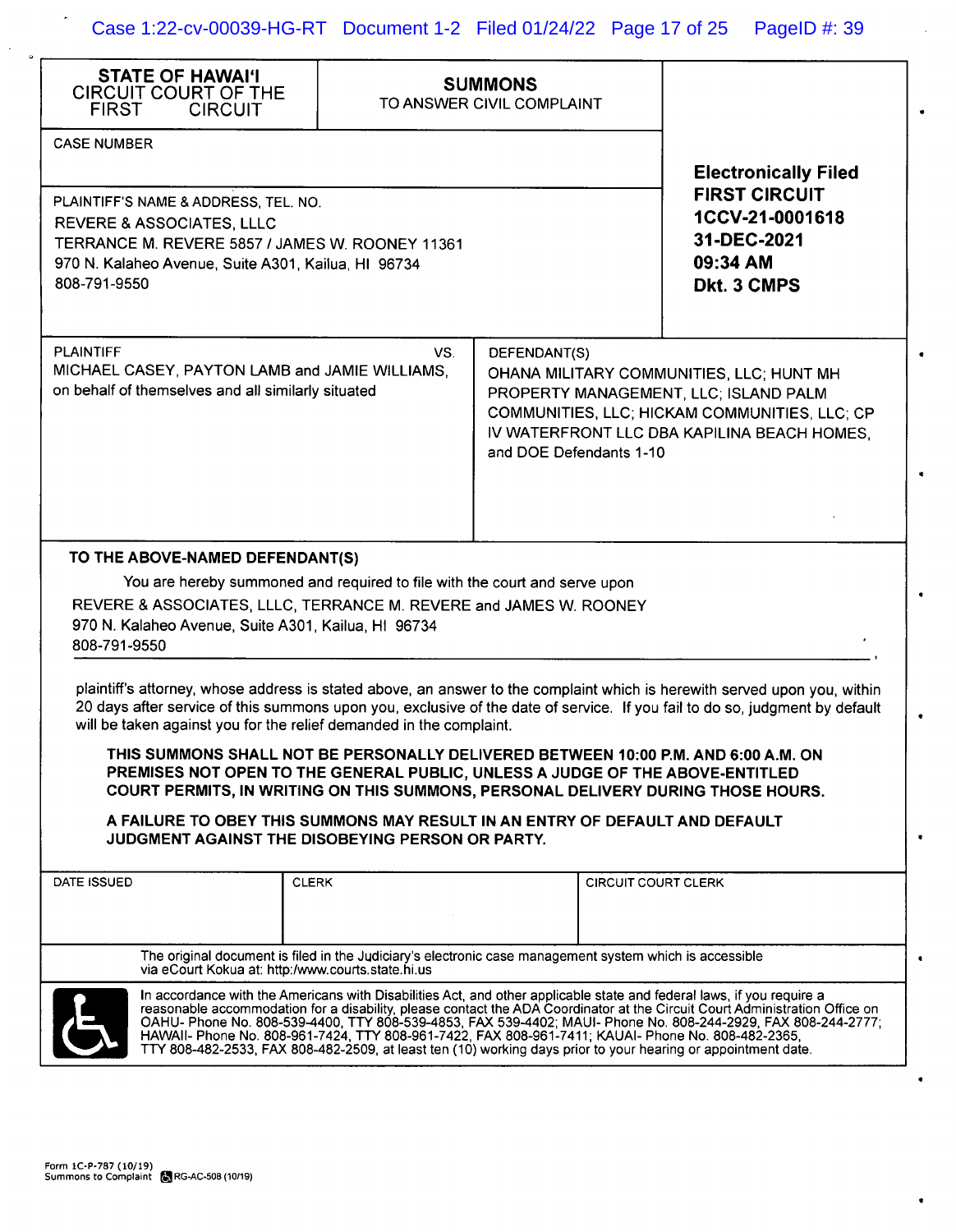## **NOTICE OF ELECTRONIC FILING**

**Electronically FiledFIRST CIRCUIT 1CCV-21-000161831-DEC-202109:34 AMDkt. 4 NEF**

An electronic filing was submitted in Case Number 1CCV-21-0001618. You may review the filing through the Judiciary Electronic Filing System. Please monitor your email for future notifications.

> **Case ID:** 1CCV-21-0001618 **Title:** MICHAEL CASEY, PAYTON LAMB, and JAMIE WILLIAMS, on behalf of themselves and all similarly situated v. OHANA MILITARY COMMUNITIES, LLC; HUNT MH PROPERTY MANAGEMENT, LLC; ISLAND PALMCOMMUNITIES, LLC; HICKAM COMMUNITIES, LLC; and DOE Defendants 1-10**Filing Date / Time:** FRIDAY, DECEMBER 31, 2021 09:34:38 AM**Filing Parties:** MICHAEL CASEYPAYTON LAMB JAMIE WILLIAMS**Case Type:** Circuit Court Civil **Lead Document(s):** 1-Complaint **Supporting Document(s):** 2-Demand for Jury Trial 3-Complaint and Summons**Document Name:** 1-PLAINTIFFS' MICHAEL CASEY, PAYTON LAMB, and JAMIE WILLIAMS, on behalf of themselves and all similarlysituated, CLASS ACTION COMPLAINT; DEMAND FOR JURY TRIAL2-DEMAND FOR JURY TRIAL3-SUMMONS

If the filing noted above includes a document, this Notice of Electronic Filing is service of the document under the Hawai`i Electronic Filing and Service Rules.

This notification is being electronically mailed to:Patrick Kyle Smith ( kyle@smithlawhawaii.com )Michael Jay Green ( michael@michaeljaygreen.com ) James Rooney ( james@revereandassociates.com )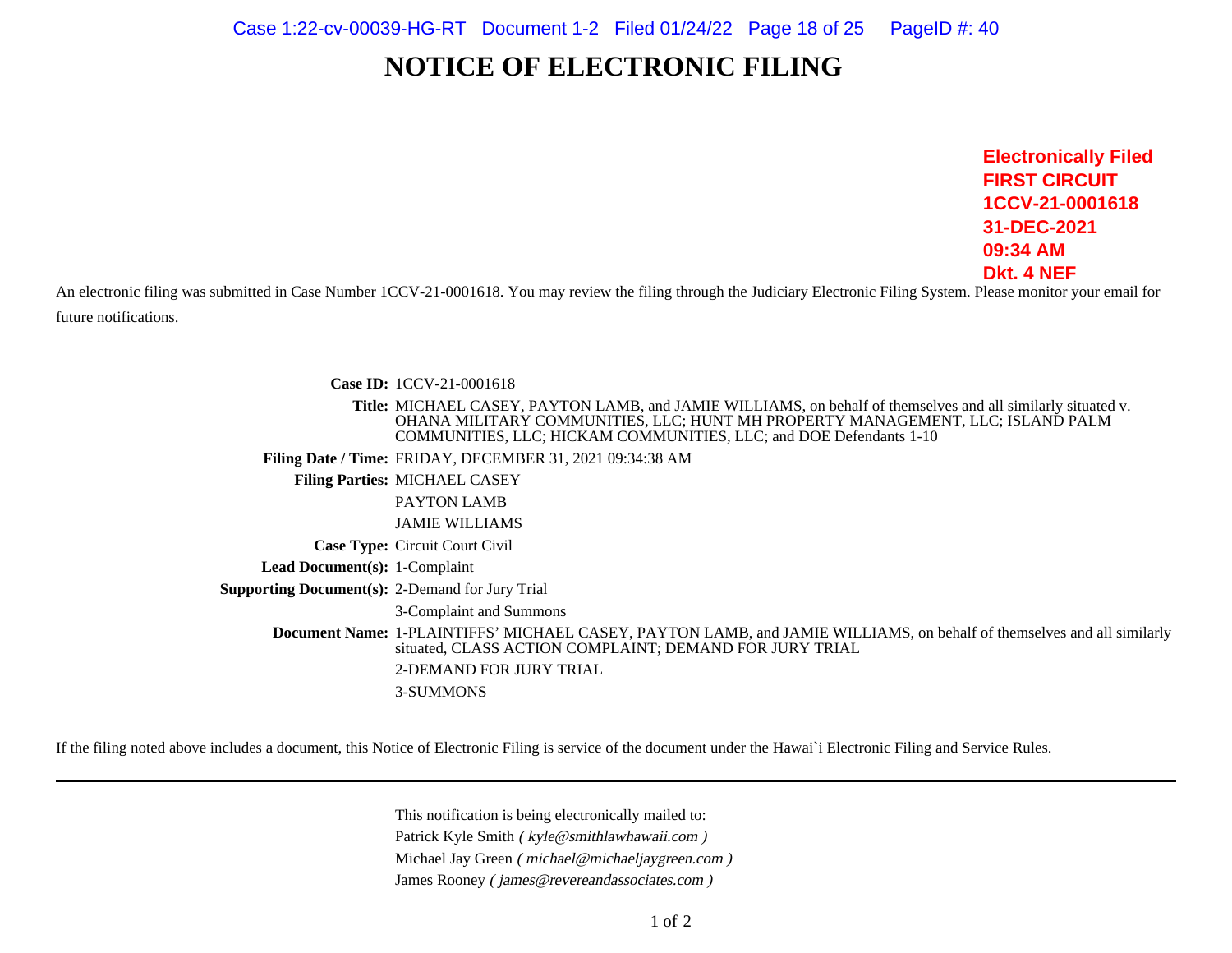## Case 1:22-cv-00039-HG-RT Document 1-2 Filed 01/24/22 Page 19 of 25 PageID #: 41

Terrance M. Revere ( terry@revereandassociates.com )The following parties need to be conventionally served:HICKAM COMMUNITIES, LLC ISLAND PALM COMMUNITIES, LLC HUNT MH PROPERTY MANAGEMENT, LLCOHANA MILITARY COMMUNITIES, LLC

This filing type incurs a fee of \$515.00. You must pay by credit card or in person.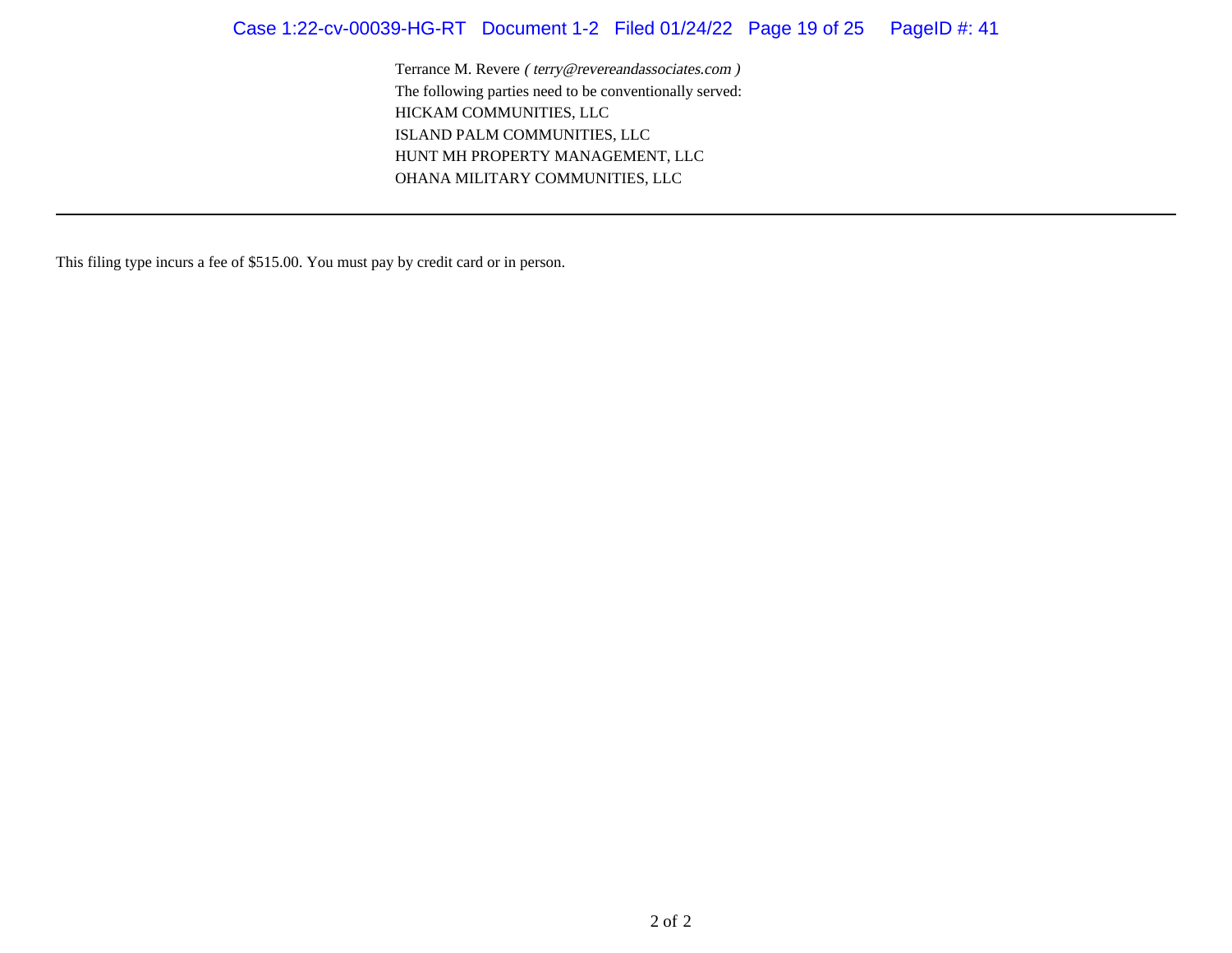Case 1:22-cv-00039-HG-RT Document 1-2 Filed 01/24/22 Page 20 of 25 PageID #: 42



#### Service of Process Transmittal 01/03/2022 CT Log Number 540823625

**TO:** Heather Niemeyer Lendlease 200 Park Ave Fl 9 New York, NY 10166-0900

#### RE: Process Served in Hawaii

FOR: Island Palm Communities LLC (Domestic State: DE)

TITLE OF ACTION: MICHAEL CASEY, PAYTON LAMB, and JAMIE WILLIAMS, on behalf of themselves and all similarly situated vs. OHANA MILITARY COMMUNITIES, LLC DOCUMENT(S) SERVED: COURT/AGENCY: None Specified Case # 1CCV210001618 ON WHOM PROCESS WAS SERVED: The Corporation Company, Inc., Honolulu, HI DATE AND HOUR OF SERVICE: By Process Server on 01/03/2022 at 15:10 **JURISDICTION SERVED : Hawaii** APPEARANCE OR ANSWER DUE: None Specified ATTORNEY(S) / SENDER(S): None Specified ACTION ITEMS: CT will retain the current log Image SOP Email Notification, Thomas Giordano thomas.giordano@lendlease.com Email Notification, Michael Serafino michael.serafino@lendlease.com Email Notification, Erica Young erica.young@lendlease.com Email Notification, Heather Niemeyer Heather.Niemeyer@lendlease.com Email Notification, Cory Benjamin cory.benjamin@lendlease.com REGISTERED AGENT ADDRESS: The Corporation Company, Inc.

ENCLOSED ARE COPIES OF LEGAL PROCESS RECEIVED BY THE STATUTORY AGENT OF THE ABOVE COMPANY AS FOLLOWS:

1136 Union Mall Suite 301 Honolulu, HI 96813 866-203-1500 DealTeam@wolterskluwer.com

The information contained in this Transmittal is provided by CT for quick reference only. It does not constitute a legal opinion, and should not otherwise be relied on, as to the nature of action, the amount of damages, the answer date, or any other information contained in the included documents. The recipient(s) of this form is responsible for reviewing and interpreting the included documents and taking appropriate action, including consulting with its legal and other

Page 1 of 2 / DJ

## EXHIBIT B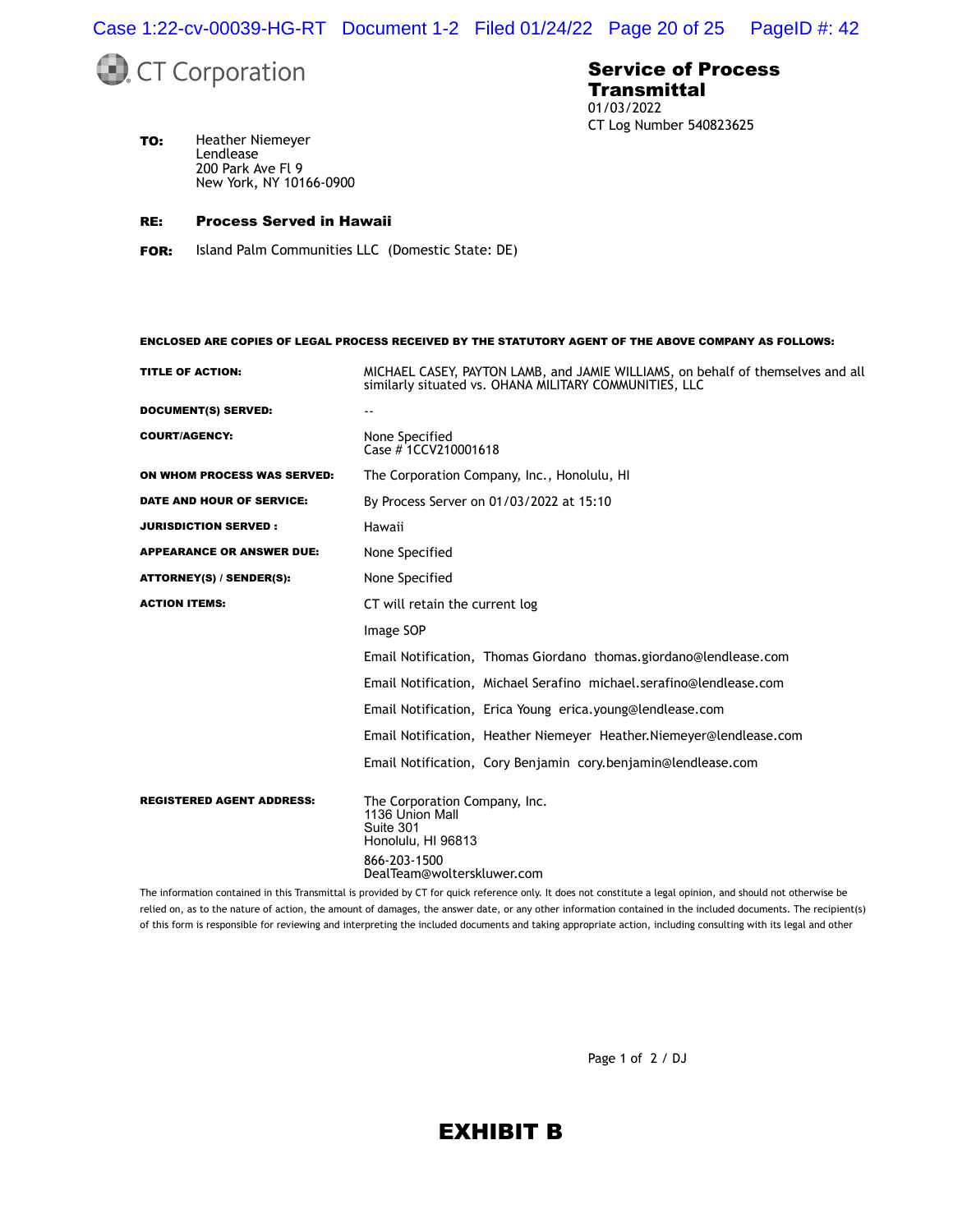Case 1:22-cv-00039-HG-RT Document 1-2 Filed 01/24/22 Page 21 of 25 PageID #: 43



#### Service of Process **Transmittal** 01/03/2022 CT Log Number 540823625

TO: Heather Niemeyer Lendlease 200 Park Ave Fl 9 New York, NY 10166-0900

#### RE: Process Served in Hawaii

FOR: Island Palm Communities LLC (Domestic State: DE)

advisors as necessary. CT disclaims all liability for the information contained in this form, including for any omissions or inaccuracies that may be contained therein.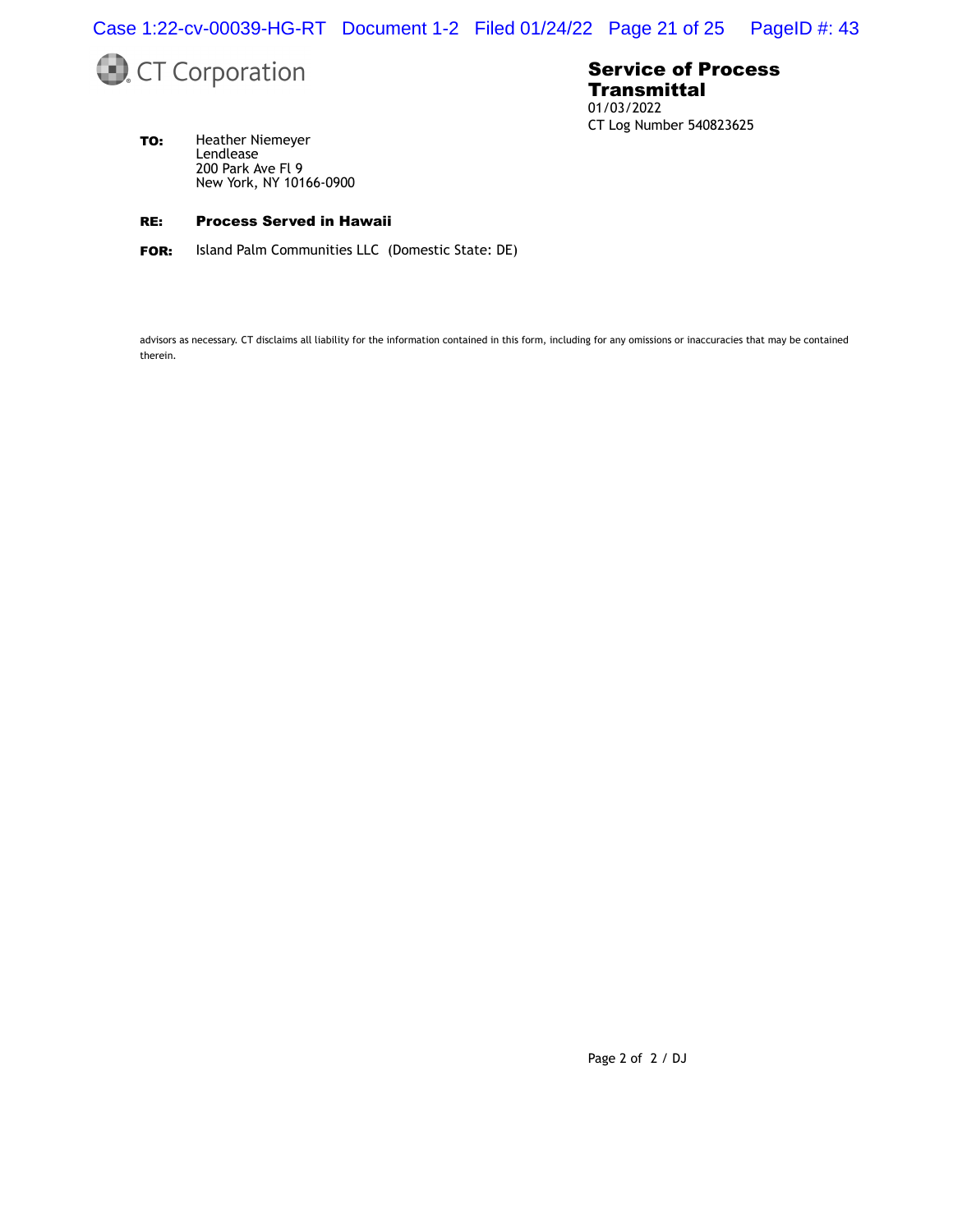

: PLEASE NOTE:

# SERVICE TAKEN FOR:

2000年4月  $\frac{1}{2}$ 

# ISLAND PALM COMMUNITIES LLC

Ķ 



0. Wolters Kluwer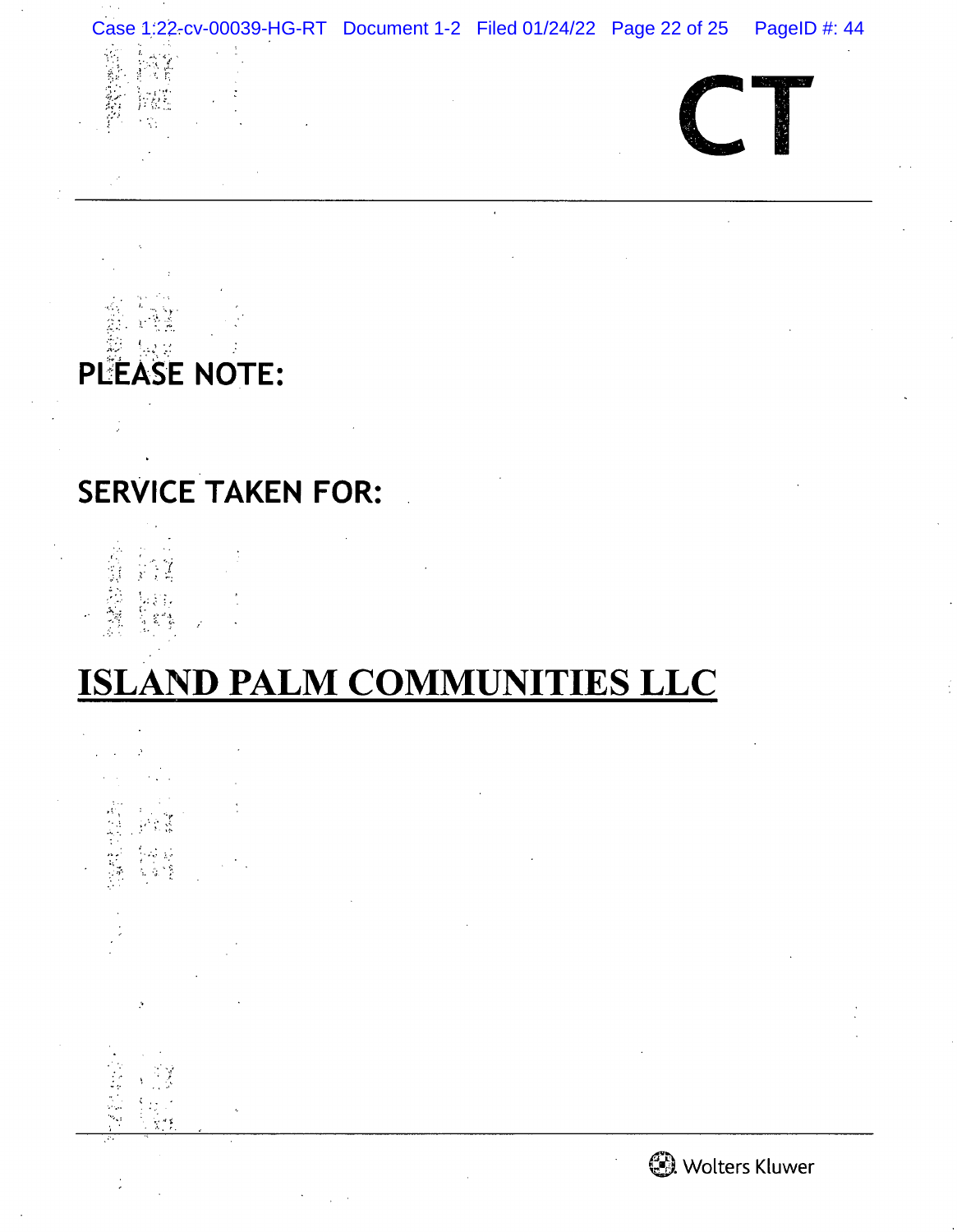Case 1:22-cv-00039-HG-RT Document 1-2 Filed 01/24/22 Page 23 of 25 PageID #: 45



#### Service of Process **Transmittal** 01/03/2022 CT Log Number 540824706

**TO:** Heather Niemeyer Lendlease 200 Park Ave Fl 9 New York, NY 10166-0900

#### RE: Process Served in Hawaii

FOR: Hickam Communities LLC (Domestic State: DE)

ENCLOSED ARE COPIES OF LEGAL PROCESS RECEIVED BY THE STATUTORY AGENT OF THE ABOVE COMPANY AS FOLLOWS:

| Michael Casey, Payton Lamb and Jamie Williams, on Behalf of Themselves and All<br>Similarly Situated vs. Hickam Communities LLC   |  |  |
|-----------------------------------------------------------------------------------------------------------------------------------|--|--|
| $- -$                                                                                                                             |  |  |
| None Specified<br>Case #1CCV210001618                                                                                             |  |  |
| The Corporation Company, Inc., Honolulu, HI                                                                                       |  |  |
| By Process Server on 01/03/2022 at 15:10                                                                                          |  |  |
| Hawaii                                                                                                                            |  |  |
| None Specified                                                                                                                    |  |  |
| None Specified                                                                                                                    |  |  |
| CT will retain the current log                                                                                                    |  |  |
| Image SOP                                                                                                                         |  |  |
| Email Notification, Thomas Giordano thomas.giordano@lendlease.com                                                                 |  |  |
| Email Notification, Michael Serafino michael.serafino@lendlease.com                                                               |  |  |
| Email Notification, Erica Young erica.young@lendlease.com                                                                         |  |  |
| Email Notification, Heather Niemeyer Heather. Niemeyer@lendlease.com                                                              |  |  |
| Email Notification, Cory Benjamin cory.benjamin@lendlease.com                                                                     |  |  |
| The Corporation Company, Inc.<br>1136 Union Mall<br>Suite 301<br>Honolulu, HI 96813<br>866-203-1500<br>DealTeam@wolterskluwer.com |  |  |
|                                                                                                                                   |  |  |

The information contained in this Transmittal is provided by CT for quick reference only. It does not constitute a legal opinion, and should not otherwise be relied on, as to the nature of action, the amount of damages, the answer date, or any other information contained in the included documents. The recipient(s) of this form is responsible for reviewing and interpreting the included documents and taking appropriate action, including consulting with its legal and other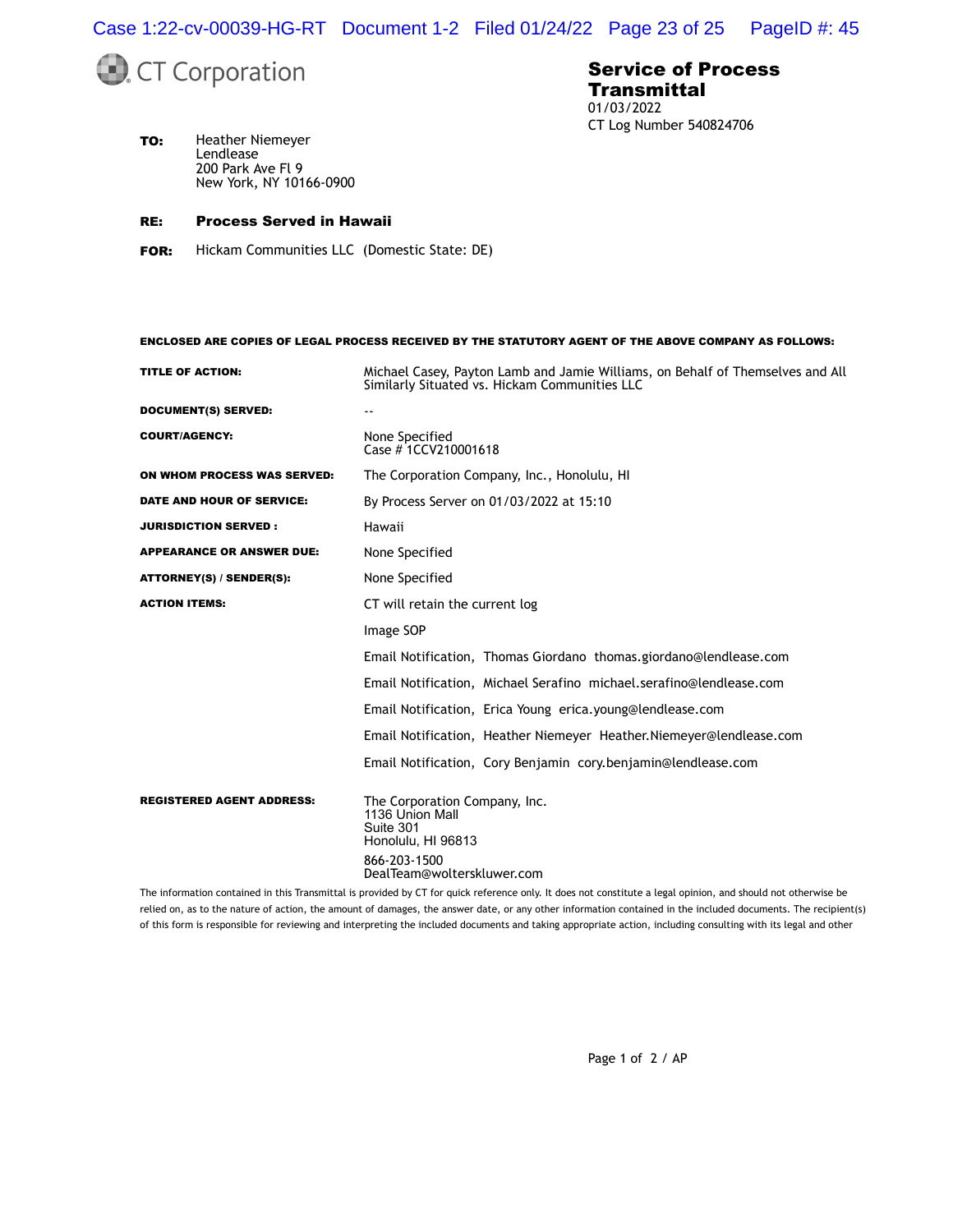Case 1:22-cv-00039-HG-RT Document 1-2 Filed 01/24/22 Page 24 of 25 PageID #: 46



#### Service of Process **Transmittal** 01/03/2022 CT Log Number 540824706

TO: Heather Niemeyer Lendlease 200 Park Ave Fl 9 New York, NY 10166-0900

#### RE: Process Served in Hawaii

FOR: Hickam Communities LLC (Domestic State: DE)

advisors as necessary. CT disclaims all liability for the information contained in this form, including for any omissions or inaccuracies that may be contained therein.